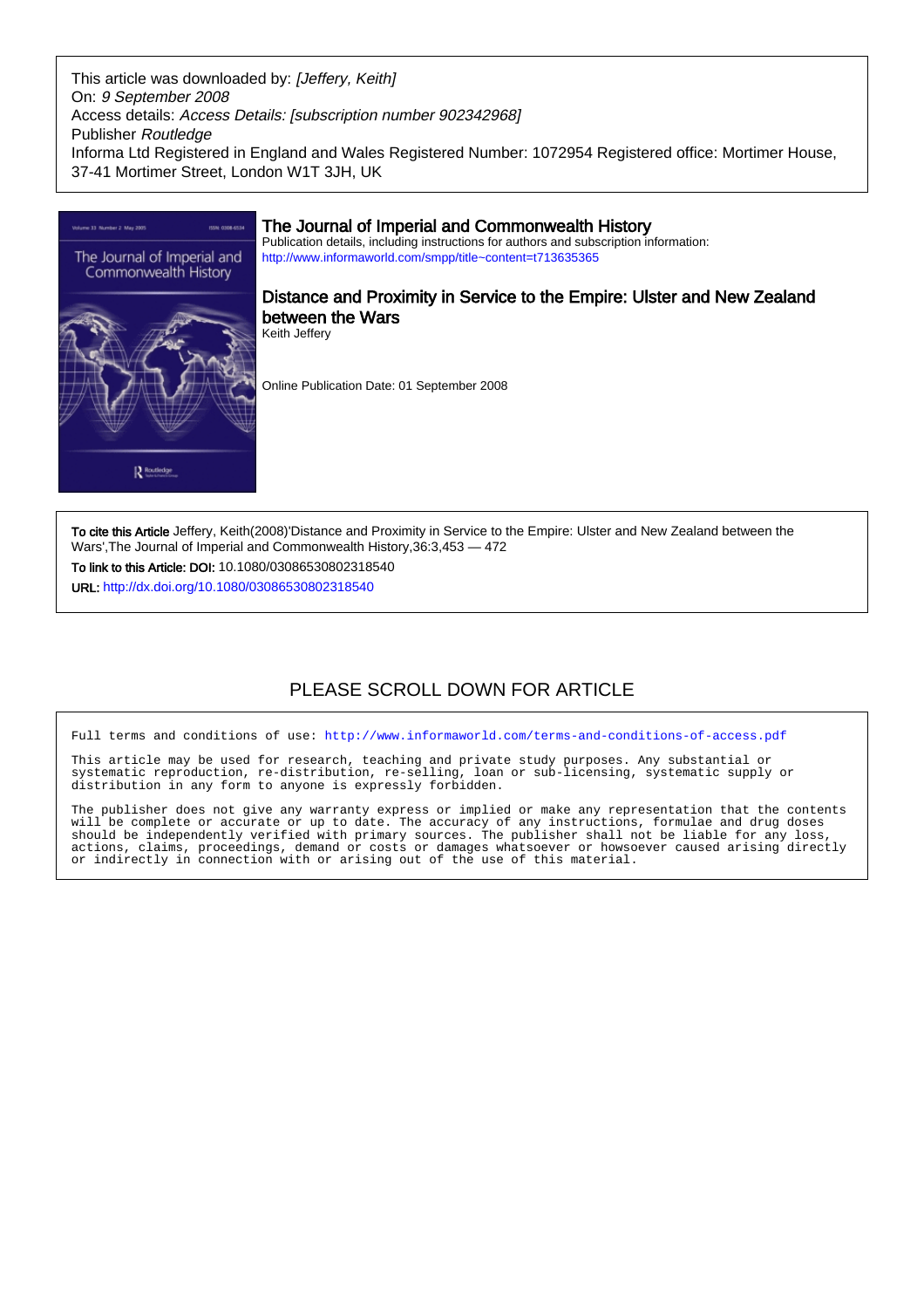# Distance and Proximity in Service to the Empire: Ulster and New Zealand between the Wars

Keith Jeffery

This essay uses the concepts of 'distance' and 'proximity' to investigate and assess perceptions of community, nation and empire in inter-war New Zealand and Ulster (as well as Ireland and Northern Ireland) within a British imperial context, and explores the extent to which service of the empire (for example in the First World War) promoted both notions of imperial unity and local autonomy. It focuses on how these perceptions were articulated in the inter-war years during visits to Northern Ireland by three New Zealand premiers – Massey, Forbes and Coates – and to New Zealand by the Prime Minister of Northern Ireland, Lord Craigavon. It discusses the significant ways in which distance from their 'home base' and proximity to expatriate communities (in Craigavon's case) and Irish unionists and nationalists (in the case of the New Zealand premiers) inflected public statements during their visits. By examining these inter-war visits and investigating the rhetoric used and the cultural demonstrations associated with them, the factors of both distance and proximity can be used to evaluate similarities and difference across two parts of the empire. Thus, we can throw some light on the nature and dynamics of British imperial identity in the early twentieth century.

At Mesen, or Messines, in Belgium there are two First World War memorials in perhaps unexpected juxtaposition. One is an Irish 'Peace Tower', dedicated on 11 November 1998 to commemorate the Irish from all over the island who served and died in the war. During the Battle of Messines in June 1917 (though not, as it happens, at this specific location) the 36th (Ulster) Division, a strongly unionist formation, fought alongside the 16th (Irish) Division, a nationalist one. Next door is a New Zealand Memorial Park, commemorating the part taken (and at this precise location) by the New Zealand Division in the same battle. In the park is an obelisk designed by the New Zealand architect S. Hurst Seager, identical to other national

Correspondence to: Professor Keith Jeffery, School of History and Anthropology, Queen's University, Belfast, BT7 1NN, Northern Ireland. Email: k.jeffery@qub.ac.uk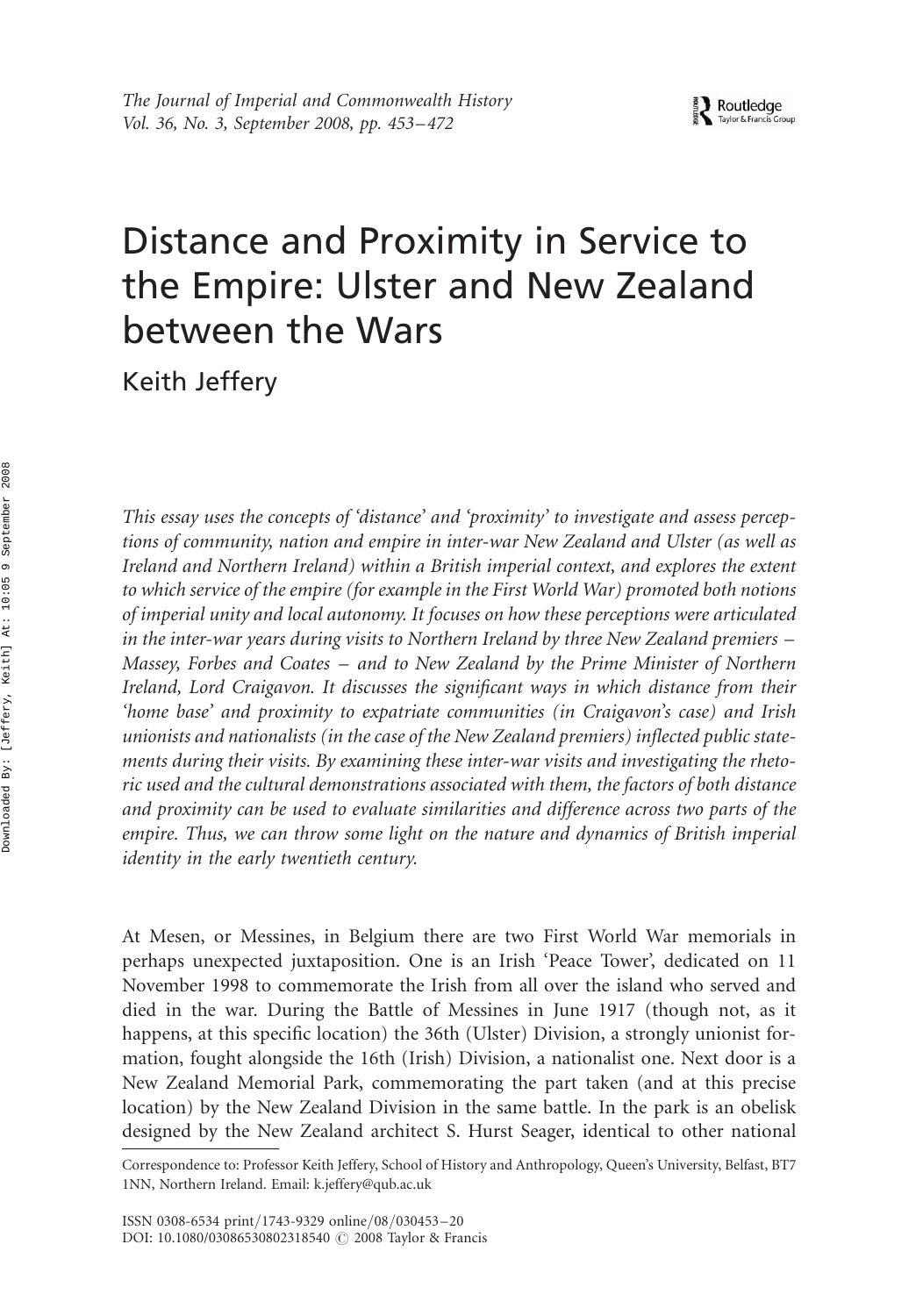battlefield memorials at 's-Graventafel (near Passendale) in Belgium and Longueval (on the Somme) in France. Each of these three obelisks carries the poignant inscription: 'From the uttermost ends of the earth.' In geographical terms, nevertheless, the distance New Zealanders had travelled was not so much an impediment to be regretted as an endeavour to be celebrated, since the very distance travelled amplified and confirmed the unstinting loyalty of their imperial service. Reflecting on the adjacent memorials at Mesen, the observation has been made that 'the New Zealanders came further, geographically, than anyone else', but 'the nationalist Irish also came a long way, at least in political terms, and found it even further going home'.<sup>1</sup> The proximity of these two monuments, and the distance travelled by at least some of those commemorated, raises questions about the factors of distance and proximity, and the extent to which perceptions of national or communal identity might be affected by them. Does a Kiwi identity become less distinct the further one goes from New Zealand, and, at a distance from Ulster itself, is 'Ulster-ness' subsumed within 'Irishness' or 'Britishness', and, if so, to what extent? There is some historiographical literature on the question of what one historian has called 'western historiography's ongoing preoccupation with issues of distance and proximity'. In this context 'historical distance' is generally understood in a temporal or chronological sense, but it can also include distances of form and ideology.2 These considerations are not irrelevant to the subject of this essay, but it will focus on the more geographical or locational connotations of 'distance' and 'proximity'.

Issues of national or communal identity crop up frequently in the characterisation of New Zealand, Ulster and Irish participation in the First World War. Writing from London in January 1917 W. F. Massey, the New Zealand Prime Minister, complained that, while New Zealand soldiers had been given a good deal of publicity, 'unfortunately the public in many instances mixes them up with Australians, and think they are one and the same. New Zealand itself is hardly ever mentioned, and the country suffers accordingly?<sup>3</sup> This quotation was used in an interesting article by James Bennett which in part explores the respective identities of Australian and New Zealand Anzacs. But, when Bennett looks for comparators among other empire troops, the Tommies are invariably English or British. There is no sense in Bennett's study that the British army might be disaggregated in the way he insists the Anzac Corps ought to be. Discussing the attitudes of evidently non-New Zealand commanding officers, Bennett links the British corps commander at Gallipoli, Sir Alexander Godley, with the Kiwi hero, Lieutenant-Colonel William Malone, without any apparent awareness that the former was, by his own estimation, an 'Irish soldier', and the latter (albeit English-born) the product of an Irish Catholic family.<sup>4</sup> Sometimes New Zealanders disappear altogether. In Realities [sic] of War, Sir Philip Gibbs managed to discuss the contribution made by the dominions without mentioning them at all.<sup>5</sup> These days historians are alive to the understandable sensitivities of New Zealanders about being lumped willy-nilly into some essentially Australian Anzac formation, as illustrated in a remark in a recent study of Gallipoli historiography where the author compared 'the British heroic-romantic myth' with 'the more familiar Australian (and New Zealand) Anzac legend'.<sup>6</sup> But however well-intentioned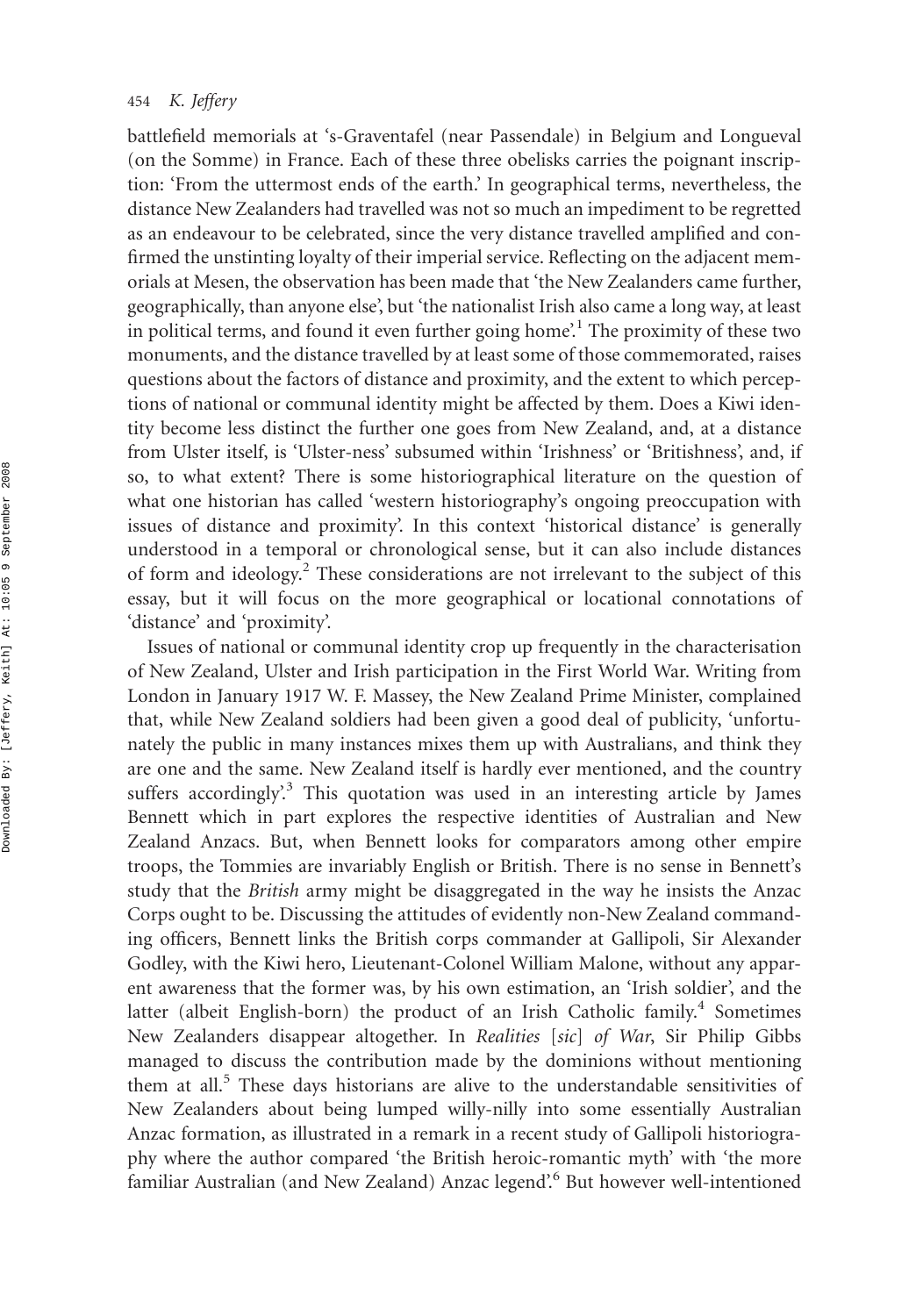the writer may have been, here New Zealand is consigned to the tyranny of brackets, in a kind of limbo of what we might call 'parenthetical history'.

National identity was equally elusive for Irish and Ulstermen. Following the terribly costly 'V' Beach landings at Gallipoli on 25 April 1915, the divisional commander, Major-General Aylmer Hunter Weston (who had Scottish lineage), congratulated the survivors of the Royal Dublin Fusiliers on the terrific achievement of their success. 'It was', he affirmed, 'done by men of real and true British fighting blood.' Ulster's most specific contribution to the British imperial war effort was most readily identified with the 36th (Ulster) Division, which first saw serious action on the first day of the Somme, 1 July 1916, when it suffered some 5,000 casualties. The Ulster Division was exceptionally close-knit  $-$  it was a sort of 'pals' formation  $$ and after the war its sacrifice came to be associated particularly with the freedom of Ulster unionists to run their own territory in what emerged as Northern Ireland (comprising six of the nine counties of the old province of Ulster). But sometimes it took a little teasing out. On 1 November 1922 Sir James Craig, the first Prime Minister of Northern Ireland, unveiled a war memorial at Coleraine, County Londonderry. The monument depicts a soldier at ease, placed on a high plinth. Below him is (according to the sculptor) 'a hooded figure of Erin' holding a wreath. 'Erin' or not, what Craig said at the memorial's dedication was that those who had died had 'left a great message to all of them to stand firm, and to give away none of Ulster's soil'.<sup>8</sup>

But these are, as it were, separate and parallel expressions of autonomous identity. And, indeed, for both New Zealand and Ulster (or Northern Ireland), there was often a reluctance to over-emphasise any sort of separate (or separatist) identity. For both territories the predominant political stance in the interwar years was one which rejoiced in 'Britishness', celebrating a willing subordination within the 'greatest empire the world had ever seen'. For the Northern Irish, or Ulster people, or whatever the unionists chose to call themselves, there was a fluctuating need to distinguish themselves from the 'Irish', or at least those Irish nationalists (North and South) who espoused a separatist desire for the whole island of Ireland to be an independent state. This essay will investigate some of these perceptions and aspirations concerning New Zealand and Northern Ireland in the context of a number of what might be called reciprocal visits between the two places: that of the Northern Ireland premier, Viscount Craigavon (as he became in 1927), to New Zealand in 1929–30 and the visits of three New Zealand premiers to Northern Ireland between 1923 and 1930, exploring along the way how 'distance' and 'proximity' might in differing ways affect and modulate opinions and mutual perceptions expressed by both visitor and visited.

According to Craigavon's official biographer, among the reasons for his trip to Australia and New Zealand in 1929–30 was that, when he had 'entertained two Prime Ministers of New Zealand, W. F. Massey and Joseph Gordon Coates' in Northern Ireland, their 'accounts of their country had made him very eager to see it'.<sup>9</sup> The New Zealand visit, moreover, had something of the air of a royal progress or state visit. It could be put in the context of royal visits to the dominion, such as those of the Duke and Duchess of Cornwall and York in 1901; the Prince of Wales in 1920; the Duke and Duchess of York in 1927; and the Duke of Gloucester in 1935.<sup>10</sup>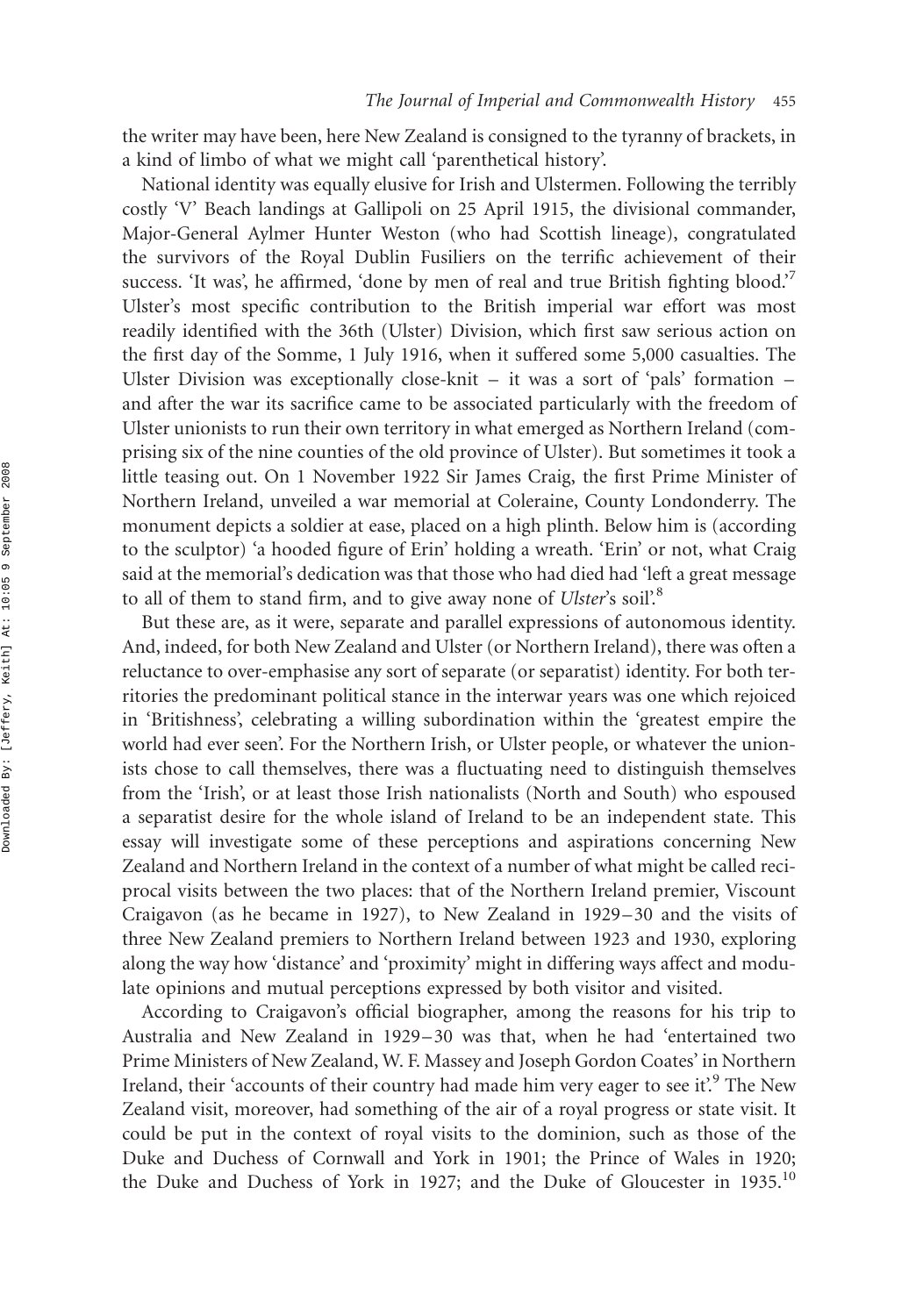A closer analogy might be Leopold Amery's tour as colonial secretary in November– December 1927, the first visit ever to New Zealand of a serving British cabinet minister. $11$ 

The Craigavons arrived at Auckland (from Australia) on 18 November 1929. Lord Craigavon, reported The Times, 'will make a careful examination of New Zealand farming and the dairy produce trade in the anticipation that he will gain much useful information on problems of interest to Northern Ireland'.<sup>12</sup> The pattern of the tour was set at the start: civic reception, speeches of mutual self-admiration and celebration of the British empire, visits to local places of interest, and meetings with groups of Irish and/or Ulster people. We are fortunate, too, that Lady Craigavon kept a diary, which provides a particularly vivid (and comparatively unrestrained) account of the tour. Early on, at New Plymouth, Craig assured the assembled civic dignitaries that 'we look upon New Zealand as a right-hand brother in a community which goes to form the great British Empire'.<sup>13</sup> Next day there was a reception in New Plymouth by Ulster people of the district. Here Craigavon spoke of:

that close touch between the two [places] and the fact that Ulster and New Zealand were one as loyal as the other, that had made their visit so very enjoyable. Sometimes [he said] at Home there might be just a little fear that the Dominions were not quite so alive to the grandeur of the British Empire as of old, but thank God he had been cheered to know that there had been no diminution of New Zealand's loyalty.

The same day Craigavon wrote home to his cabinet secretary, remarking 'It is wonderful the number of men & women of Ulster blood out here, it is the backbone of the Dominion; they are a splendid lot.' Culturally, there was a distinctly Irish dimension to the occasion. Lady Craigavon was presented with a bouquet 'in the shape of a harp' (not a Red Hand), and during the evening 'two little girls, Misses Joan Austin and Mary Walsh, danced an Irish jig'.<sup>14</sup> It is perhaps worth pausing for a moment to reflect on what was culturally believed to be appropriate to celebrate the visit of the prime minister, and arguably the creator, of Northern Ireland, a fierce and professional (as it were) Ulsterman.

The next day, a Sunday, they moved on to Wanganui, where they toured the city. Lady Craigavon wrote in her diary:

On our return to the hotel [we] found about thirty or forty Ulster people had turned up hearing that we were there. Our hearts sank as we were dropping with fatigue, but, of course, had to receive them all in the lounge. Luckily their spokesman was a clergyman who was due to take a service at half past six, so this helped to shorten the proceedings!<sup>15</sup>

The Craigavons' exhausting schedule was relieved by a three-week stay over Christmas and New Year at the Grand Hotel, Rotorua. Here they relaxed as tourists, and Craig put in a lot of trout-fishing.<sup>16</sup> They arrived in Wellington on 3 January, and at once went to call on the prime minister, Sir Joseph Ward, 'at his house at Heretaunga, a charming little home with a nice garden looking over the golf links'.<sup>17</sup> Later that day Craigavon visited S. Hurst Seager's memorial to the Ulster-born W. F. Massey – the mausoleum of 'his friend and fellow-countryman', as *The Times* put it<sup>18</sup> – at Point Halswell on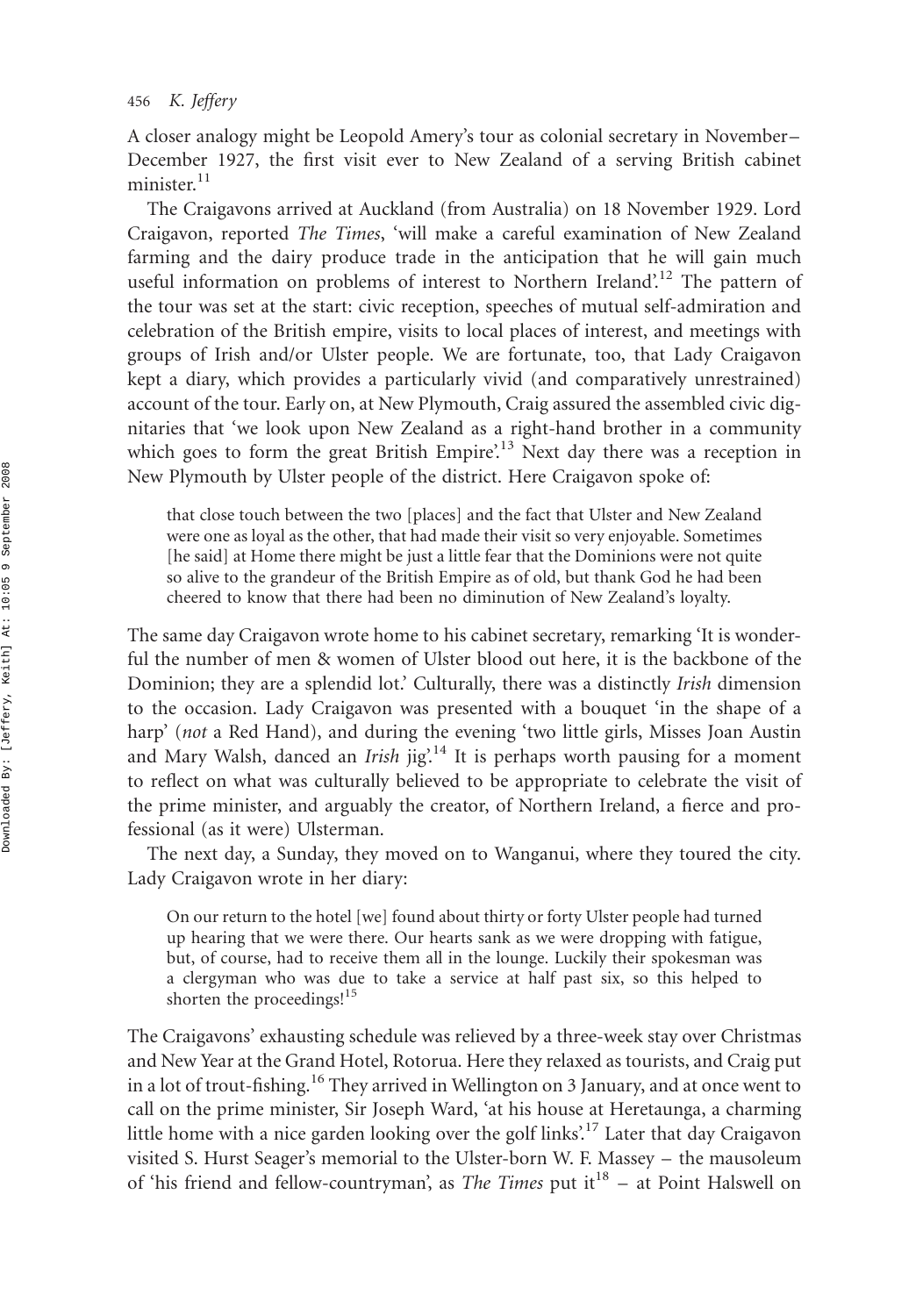Wellington Harbour. 'The Memorial', noted Lady Craigavon, 'was not quite finished, but will be magnificent. High up on the most prominent point of land, jutting out into the Bay, they have erected an oval monument of marble and granite in the centre of which is the tomb.' It was approached 'by a flight of steps and a narrow alleyway, the idea being to represent the chancel of a church and thus make people realise the sanctity of the spot'.<sup>19</sup> Lady Craigavon did not remark that there is, in fact, no mention whatsoever of Ulster (or Ireland) on the memorial. After laying a wreath (on which was inscribed 'A tribute of affection and esteem to a great Imperialist and a firm friend from the people of Ulster'),<sup>20</sup> Craigavon naturally marked the occasion with another speech. He observed that it had given him 'great pleasure to visit New Zealand, which reminded him more of Northern Ireland than any other part of the world he had seen'. He also dwelt on Northern Ireland's own memorial to Massey:

As a tribute to the memory of the late Mr. Massey, the drive leading up to the Ulster Houses of Parliament had been named Massey avenue. 'I had to decide upon a name,' said Viscount Craigavon,<sup>21</sup> 'and it occurred to me that Mr. Massey was the greatest living Ulsterman of his day. I am glad to say I was able to advise him of the fact that his name had been given to the drive, and to hear from him before he died. $22$ 

What might be observed here, is that in the same speech, Craigavon, apparently indiscriminately, referred to 'Northern Ireland' and 'Ulster', for unionists, perhaps, synonyms, but scarcely so for Irish (or Ulster) nationalists.

The rest of the tour was spent largely on the South Island. The Craigavons were given a warm welcome at Greymouth on the west coast, where the deputy mayor, J. B. Kent, declared that it was the 'first occasion on which a member of Parliament from any part of Great Britain [sic] had honoured Greymouth with a visitor  $[sic]$ <sup>23</sup> There was a particular concentration in this locality of Catholic Irish inhabitants, of which Craigavon had clearly been advised, and he implicitly addressed it in his speech. He 'could not tell how delighted he was, since being on the West Coast, to have met such a large number of Irishmen by birth and Irishmen by lineage'. He was glad to say that 'they all appeared to be playing their part and were a credit to the country'. Once again he mentioned Massey Avenue in Belfast, along which 'for all time, so long as the Parliament buildings stood, every person who trod the path to them would walk'. There was a striking degree of confidence in the future here – 'for all time, so long as the Parliament buildings stood' – though, despite the highest hopes of Ulster Unionists, the two things were by no means the same.

In his peroration, Craigavon not only addressed the relations between Northern Ireland and New Zealand within the British imperial system, but also those between Northern Ireland and the Irish Free State. 'We belong', he said, 'to the same country, for while the one flag flutters over us we are one'. Ulster was 'not jealous of New Zealand's progress. On our part, we have passed through horrible times, but they have now passed away, and we have peace and prosperity. Premier Cosgrave and myself are on the best of terms, and both working for the good of the country.'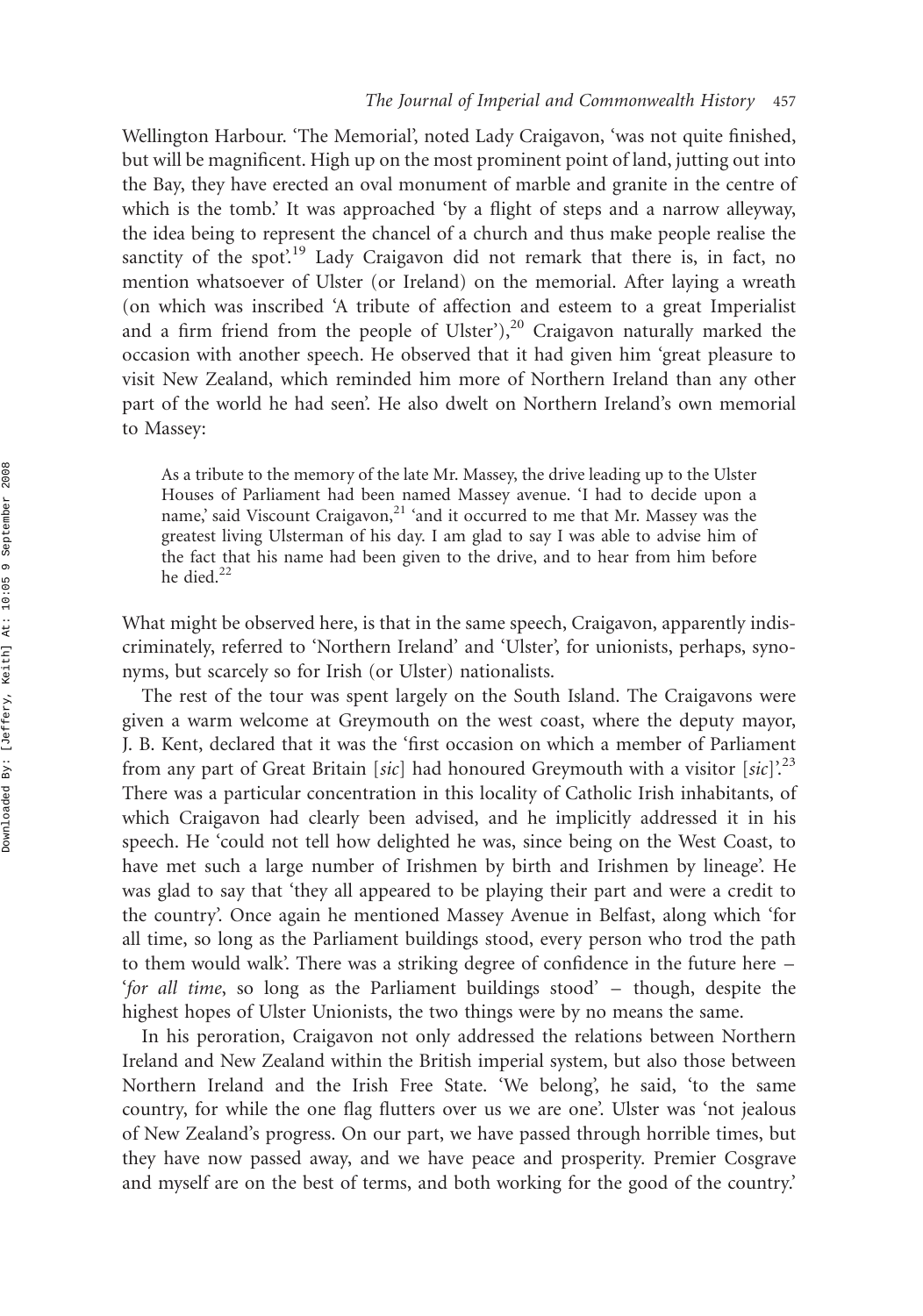# 458 K. Jeffery

There could not, he concluded, 'be peace, prosperity and progress unless memories of the past were thrown behind'.<sup>24</sup> This speech at Greymouth took up a theme he had introduced at one of his main Australian speeches in Sydney two months previously. Reflecting then on the

prevailing conditions in Ireland, Lord Craigavon said that the relationship between all classes and creeds to-day was better than he could ever remember. Irishmen had gone through an extraordinary time of trouble – trouble that had been heartbreaking at a certain period. They had got over it, and nobody was the less friendly for it. Probably the crisis had brought Irishmen closer together, for they had all been struggling for a principle – a principle for which Australians would have fought for equal ardour. There was now a great cheerfulness about the people, and they had emerged from eight years of domestic and commercial strife better men and women.<sup>25</sup>

This amiable and optimistic vision of conditions in Ireland was literally fantastic, describing years during which one historian has written that 'North-South relations were characterised by a pervasive cold war'.<sup>26</sup> In Craigavon's Greymouth speech, moreover, along with a separate reference to 'Ulster', he used the word 'country' in two distinct senses: the first apparently covering the whole empire; the second connoting Ireland, North and South.

A couple of days later the focus on Northern Ireland, and the politics (on the New Zealand side at least) were unequivocally unionist. At Christchurch (where there was a particular concentration of Ulster settlers) the mayor, R. S. Black, 'said it was visits such as this which made them feel they belonged to one glorious Empire and one flag. The fight', he added. 'which their guest had put up in the past 30 years was viewed with admiration and envy.'<sup>27</sup> Moving on to Dunedin, the Craigavons were taken to see 'the old settlers Museum containing', remarked Lady Craigavon condescendingly, 'some interesting relics, and a good deal of rubbish as well; but in a new country it is, of course, hard to collect together much of real interest, though in future years these Victorian souvenirs will no doubt be much appreciated'.28

At Timaru (a centre of Catholic Irish settlement with a history of sectarianism),  $2^9$ the visitors were greeted by the mayor, Mr W. Angland, who told them he was especially glad to welcome them as Ireland was the land of his birth. This prompted Craigavon to an effusion of Irishness. 'We all revere the land of our birth,' he declared, 'and I am pleased to see that Irish stalwarts who have come to New Zealand have assisted to build up this country to its present unbounded prosperity', potentially a problematic comment to make in a country by all accounts slipping badly into economic recession. Indeed, throughout the Craigavons' tour there was no sense of the economic problems which dominated much contemporary New Zealand political debate. 'Like New Zealand,' continued Craigavon, 'I think Ireland has a wonderful future. We have passed through troublous and exciting times, but I am sure that now that all lies behind us, and both North and South will rally round and join in taking the road to prosperity.' They were, he concluded, 'a small community in Ulster – small but desperately Imperialistic.<sup>30</sup>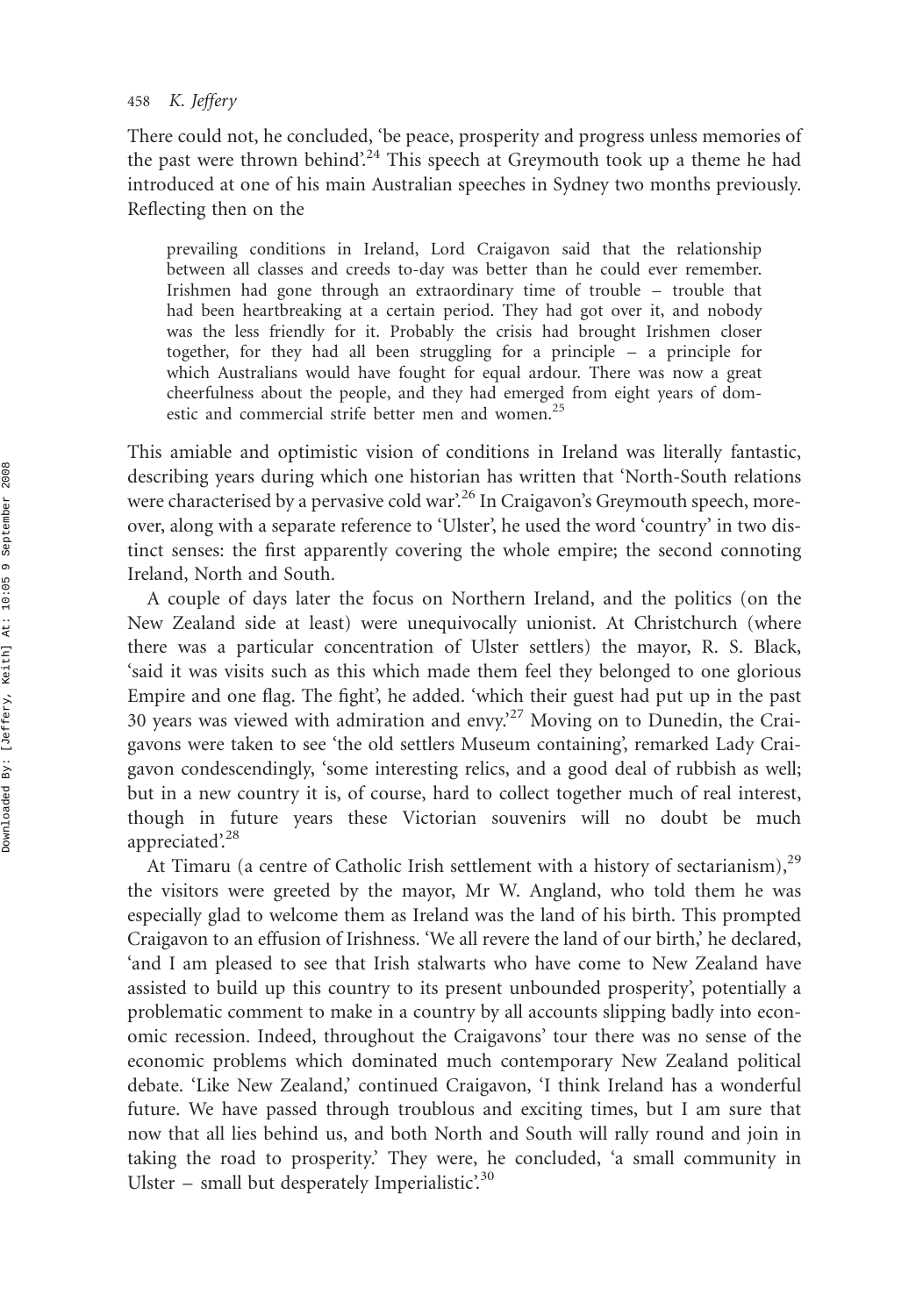At Masterton the emphasis shifted to Northern Ireland's recent history, and Craigavon took a more ostentatiously party political line:

They were in every way a loyal people in Ulster. People here in New Zealand would have done the same as Ulster did in the same circumstances. There was no law that could compel a British citizen to give up his citizenship unless he desired to give it up. (Applause) Suppose someone passed a law that Masterton should no longer belong to the Empire. It would be ultra vires. The people of Masterton would say: 'You can go, but we remain British citizens and no law can drive us out.' That was all the people of Ulster did. (Applause).<sup>31</sup>

Craigavon's final speech was at a reception hosted by the Ulster Association of New Zealand in the Wellington Town Hall concert chamber. Elsewhere in the building a boxing tournament was being held which inspired Craigavon to use a sporting simile to describe intra-Irish relations. On this occasion the Ulsterman began on a wider, more inclusively 'Irish' tack, but ended with the old certainties of loyalist rhetoric, reverting to Ulster unionist type. He asked his audience

to believe him when he said that there was not an Ulster man or woman who was not just as delighted to know that the South was prospering under the new regime as those who came from the South themselves. (Loud applause) Both sides had come through very anxious and very troublesome times, but just like those who were taking part in a boxing contest next door, blows had been given and received, and at the end of it all there was the usual shaking of hands.<sup>32</sup>

He finished, however, with words directed specifically at those Ulster folk living in what he hoped he might call 'the New Ulster', and he wanted to take the opportunity of saying

'Good-bye to Ulster in New Zealand.' So long as they were loyal to the old flag – as he was sure they ever would be – they could always be depended on to a man. (Applause.) He assured them that the walls of Derry were still standing, that 'Roaring Meg' was still there, and the Walker monument still towering up above the city. (loud applause.) $33$ 

This summoning-up of the 1689 Siege of Derry, among the most potent of the unionist 'foundation myths', came from a man who, scarcely a month before, had assured the Irish people of Greymouth that 'peace, prosperity and progress' could be possible only if 'memories of the past were thrown behind'. But was it the distance from home, and remoteness from the sterile tropes of exclusivist 'Ulsterness', which enabled Craig's intermittently more ecumenical attitude?

Not much was reported at home about the Craigavons' Antipodean tour. The Irish News, however, Belfast's nationalist daily, representing the political views of approximately a third of the Northern Ireland population, protested against what it called Craigavon's 'hypocritical utterances'. 'Addressing audiences largely composed of people of Irish blood,' it complained, 'a great proportion of them Catholics, he has consistently represented the Six Counties as a prosperous, happy land, its inhabitants at peace and fully contented with his Administration.' There was, it declared, danger that his speeches might 'delude a people ill-informed of the real state of affairs' in Northern Ireland.<sup>34</sup>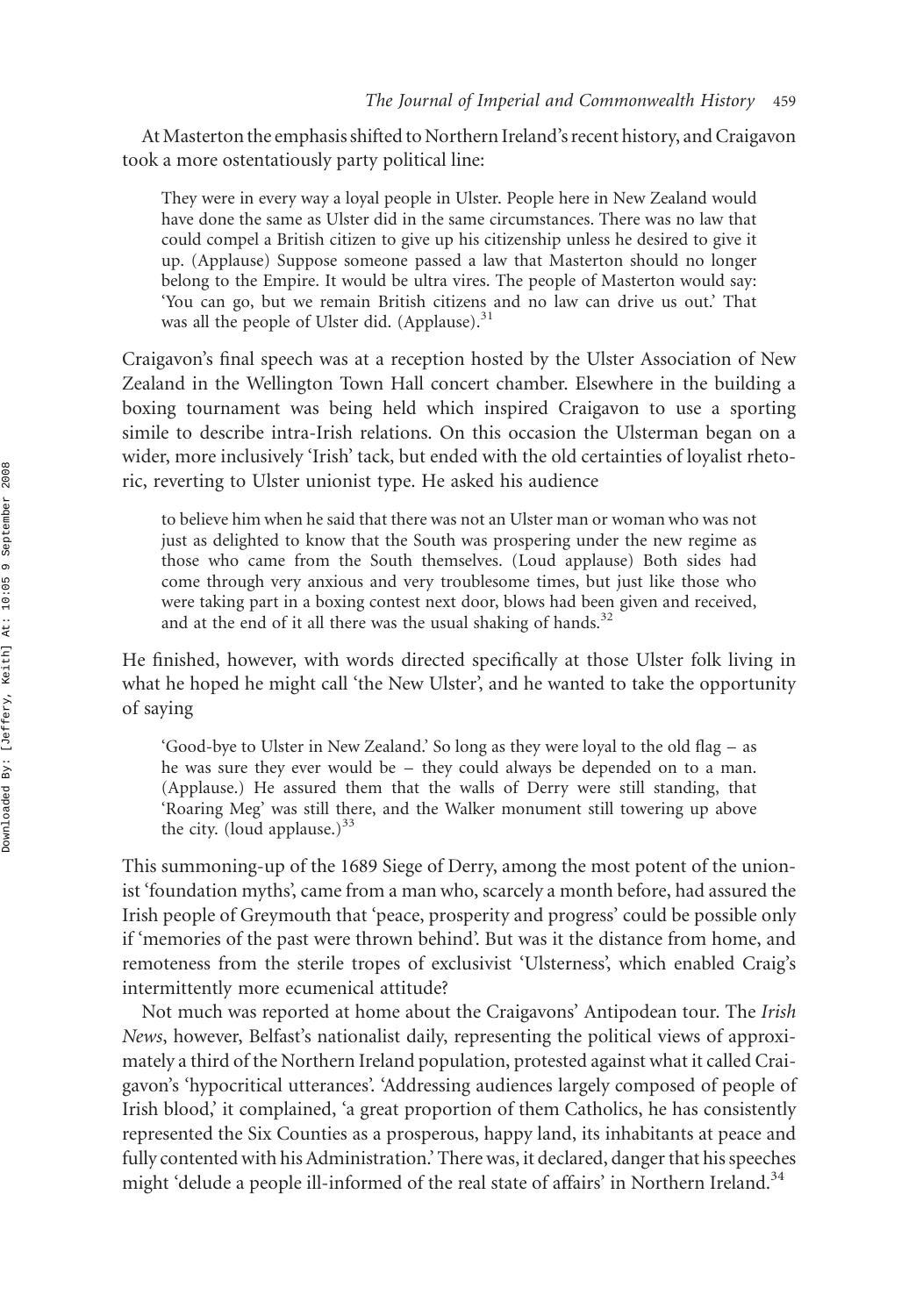At the beginning of January 1930 the Irish News printed 'The Triumph of Tyranny' by P. J. O'Regan, an 'Irish-New Zealander', which had originally been published in the New Zealand Tablet. O'Regan, described as 'perhaps the leading lay Irish Catholic in the country', was the son of Cork immigrants who had been elected an independent MP in the 1890s for the west coast mining district of Inangahua, near Greymouth. After losing his seat in 1899, he had become a successful lawyer representing working men and a prominent supporter of Irish republican causes.<sup>35</sup> O'Regan dismissed Craigavon's claim that Northern Ireland was 'harmonious and prosperous' as a 'daring travesty of the facts'. He summarised how the rights of the Catholic minority in Northern Ireland 'had been trampled under foot' by the abolition of proportional representation for parliamentary elections, in sharp contrast, he observed, to its existence in independent Ireland where it worked to the benefit of the 'antinational and Protestant minority' there.<sup>36</sup>

At the end of the month the Irish News returned to the topic of Craigavon's New Zealand tour, accusing him of taking a 'five-months holiday abroad' where he was able to 'bandy about rhodomontade about Northern Ireland', celebrating its 'Loyalty and Prosperity'.<sup>37</sup> It also published an article by a prominent New Zealand journalist, B. Magee, who asserted that if Craigavon had come to New Zealand six years earlier when 'a dour North of Ireland man', Massey, had been prime minister, he 'would have been lionised, for then the cloven foot of bigotry was painfully apparent'. Now, however, matters in New Zealand had greatly improved. The current governor, Sir Charles Fergusson, albeit a prominent Presbyterian, had done much 'to emphasise the desirability of eliminating bigotry from the country'. Lord Craigavon, argued Magee, could not have come to New Zealand 'at a more opportune time to have his mind opened and his vision widened to the inflow of new thoughts and ideas'. In New Zealand, where Catholics constituted only a small percentage of the population, he had been welcomed by Sir Joseph Ward, a Catholic prime minister (with a Southern Irish background), and, asserted Magee, he would have found that, unlike Northern Ireland, 'in all the departments of State and private employment ... religion was not a bar to preferment, much less subject to penalisation on that account'. Craigavon had 'assured all and sundry' that he hoped 'that the trip will be of benefit to the North'. For Magee, in New Zealand Craigavon had had a grand 'opportunity to learn' the possibilities and benefits of religious tolerance.<sup>38</sup>

Between 1923 and 1930 three New Zealand prime ministers, Massey, Forbes and Coates, came to Northern Ireland, on each occasion following attendance at imperial conferences. Massey's visit in December 1923 was his second to Ulster as prime minister (he also came in November 1916), but it was his only visit to Northern Ireland as a separate political entity. Massey came as an official guest, the Belfast government having agreed to meet all the expenses of his five-day visit.<sup>39</sup>

There were four main themes of the visit. First, there was a general celebration of the British empire and the sense of imperial partnership which Northern Ireland and New Zealand shared. Speaking at a Chamber of Commerce lunch in Belfast, Massey declared that he looked upon 'New Zealand and Northern Ireland as two countries in some respects very much alike – similar in their characteristics and actuated by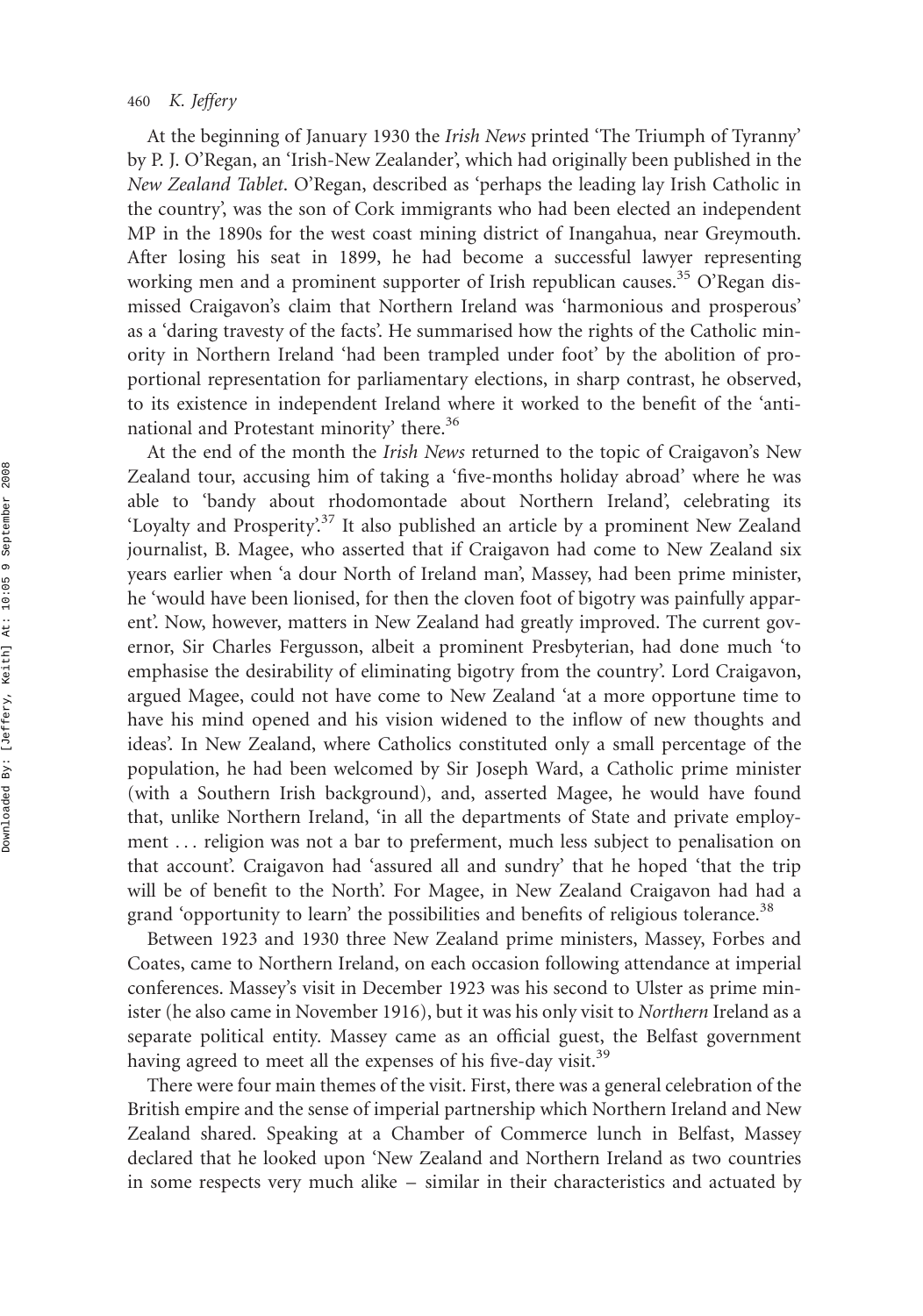the same patriotic spirit of loyalty to the Crown and love and appreciation for the Empire which our ancestors built up<sup>240</sup> Second was an emphasis on the importance to both places of trade. At the same Belfast luncheon, the local minister of commerce, H. M. Pollock described Massey as 'the greatest commercial traveller in the British Empire, one who believed in pushing Empire Goods for Empire Consumption.<sup>41</sup> One of the strongly expressed hopes, indeed, of this visit was that increased interimperial trade, and Imperial Preference, would work to the great advantage of the economies of Northern Ireland and New Zealand, and there were specific hopes that New Zealand, which already 'grew flax for linseed purposes', might also be able to grow flax 'to supply fibre for the Belfast linen industry'.<sup>42</sup>

Third, obviously, was the returning emigrant, 'roots' dimension of the visit. Massey duly went to Limavady, where he inspected the War Memorial Institute, 'revisited a number of scenes of his boyhood', met up with some 'old schoolmates and friends of bygone days' and went to morning service in the Second Limavady Presbyterian Church, where he and his parents had 'worshipped in far-back days'.<sup>43</sup> After the service he inspected a church parade of the Royal Ulster Constabulary 'B' Specials (the exclusively Protestant paramilitary reserve police force) and 'congratulated them on the notable part they played in restoring peace to Ulster'.<sup>44</sup> Speaking in Limavady, Massey said that New Zealand 'had plenty of room for settlers, he said, "Give me a quarter million Ulstermen and women and I will take the blessed lot." (Applause.) They wanted to keep the race pure.<sup>45</sup> At an official luncheon in Derry, Massey was unambiguously unionist. He was introduced as 'a strong man and an Orangeman'; and he told his audience he was 'glad that Ulster had remained part of the United Kingdom', adding, however, that this should not be taken as any reflection on the government of Southern Ireland. 'He would like to think', he said, 'that there would be peace and friendship between the different countries of the British Empire, including Southern Ireland.<sup>46</sup>

Massey came in for some criticism for his evident pro-unionist sympathies. The Irish News ticked him off for plunging into British and Irish controversies:

He 'boosted' Baldwinite Protection ... he accepted praise as 'a strong Man and an Orangeman'; he babbled nonsense about 'Ulster and the United Kingdom'; in short, there was nothing left undone or unsaid ... that a self-respecting citizen of a remote free country would not have scrupulously avoided while dwelling amongst people living under another Government.

Massey's 'exhibitions of Ulsteria' (a word evidently to rhyme with 'hysteria') were 'ill-mannered, uncouth and reprehensible'.<sup>47</sup>

The fourth theme was one of how New Zealand was perceived in Ulster, as most extravagantly expressed at Queen's University, Belfast, on Friday 30 November 1923. Lord Craigavon recalled that:

Queen's University, amid scenes of unprecedented enthusiasm, proclaimed him as one of her own. I was privileged to be present when the students, attired in Maori dress elected him their paramount Chief and escorted him through the Town, cheered by an admiring multitude voicing a welcome from the heart of all Ulster.<sup>48</sup>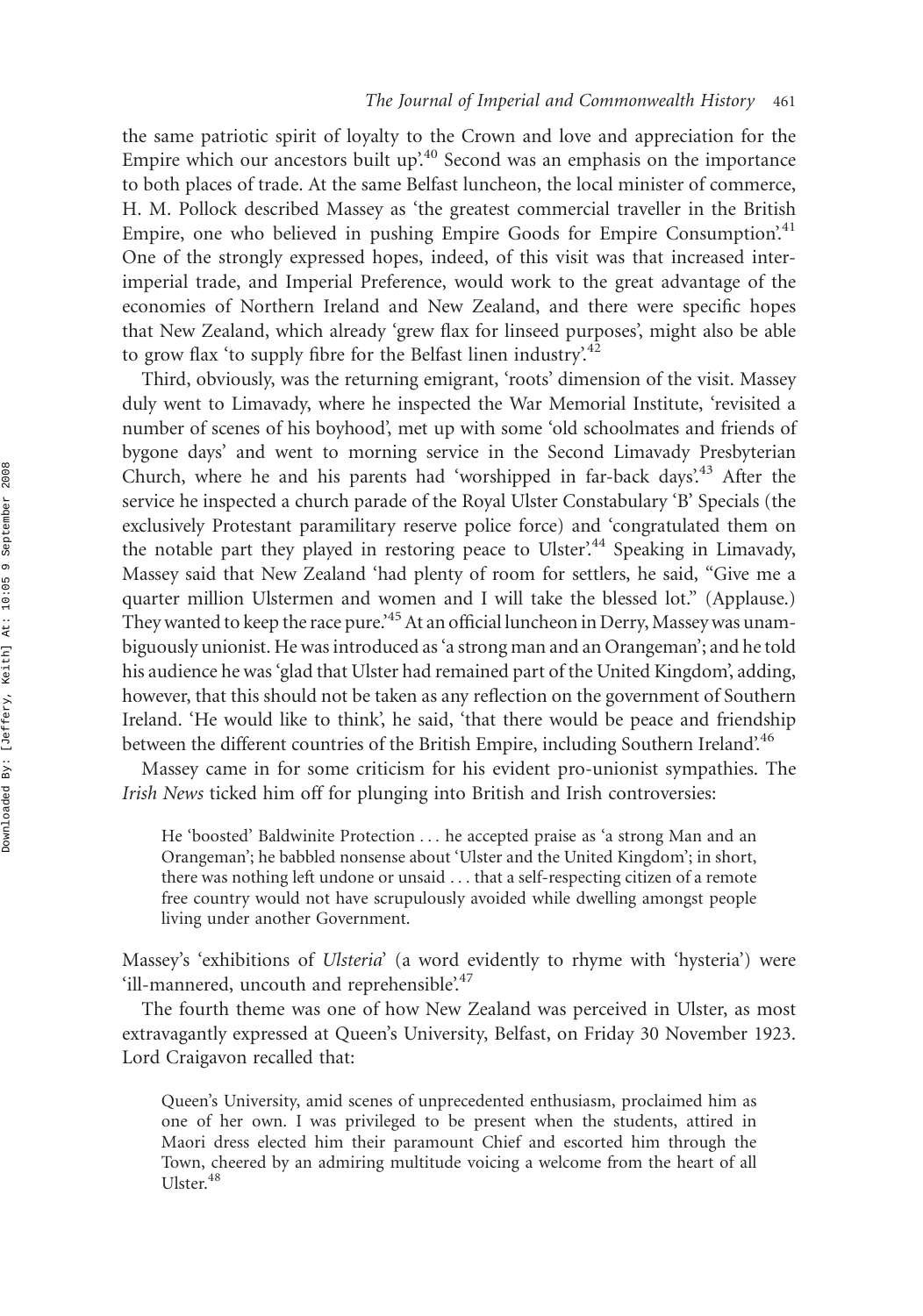The most extensive account of this remarkable event appeared in a souvenir brochure produced after Massey's visit by one of the big Belfast department stores. It described how Massey was greeted formally by the acting vice chancellor (Professor Symmers) 'in the way of the old Celtic greeting' with 'a hundred thousand welcomes' (cead mile fáilte).

A more dramatic welcome still awaited 'the great white chief' of the New Zealand Dominion. The whole front area of the University was in possession of the Maori tribe, and their chieftains, seated on a dias [sic], called the premier to the place of honour at their table. The Maori warriors were painted after the manner of the native race, and were apparelled after the fashion of the tribe.

The presentation of gifts followed, these including an Irish Shillelagh with green ribbon.

It transpired that the cook had no feast in readiness, and envoys were despatched to bring in a few missionaries to form food for the repast. These were tested in turn, and eventually one of the number was consigned into a big pot, under which a huge fire was lighted.

#### WAR DANCE AND HOWLING CHORUS

The war dance came next. There were three advances and three retreats, the former being characterised by a howling chorus, which reverberated over the landscape, and the latter by a silence that was almost uncanny....

Mr. Massey was obviously delighted with the Maori reception, and, when acknowledging the presents, he referred to the fact that the race had great warlike traditions, that they never surrendered, and that they played a great part in the World War. They were now civilised citizens of a great country.<sup>49</sup>

There was an Ulster resonance in Massey's final remark about the Maori people. Bearing in mind the broad 'Irish military tradition', the Siege of Derry shout of 'No Surrender!' and the recent heroics of the 36th (Ulster) Division at the battle of the Somme, he could as well have said of Ulster loyalists that they 'had great war-like traditions, that they never surrendered, and that they played a great part in the World War'. Whether, of course, he might have asserted that 'they were now civilised citizens of a great country', is, perhaps, a rather different matter.

This student demonstration was clearly based on the haka, as performed, for example, on 'All Blacks' rugby tours, and which would have been seen in Belfast in November 1924 when the New Zealand touring team defeated Ulster.<sup>50</sup> The All Blacks' haka was (and is) taken very seriously, but pantomime performances of the Belfast sort, in which identikit 'savages' (who looked more Zulu than Maori in this instance) leap about in a grotesque (if supposedly affectionate and admiring) parody of a 'native dance', raise serious issues of cultural engagement and contemporary western attitudes to the exotic 'other'. At the time few people thought the matter very remarkable. The New Zealand press reported the occasion as 'an amusing and excellently organised "rag"', in which five hundred students 'dressed in all sorts of weird variants of Maori costumes' gathered outside the university and 'installed Mr. Massey as "Big Chief"'(see Figures 1 and 2).<sup>51</sup> Maori singing and poi dancing had become popular at 'smoke concerts' and celebrations in New Zealand from the turn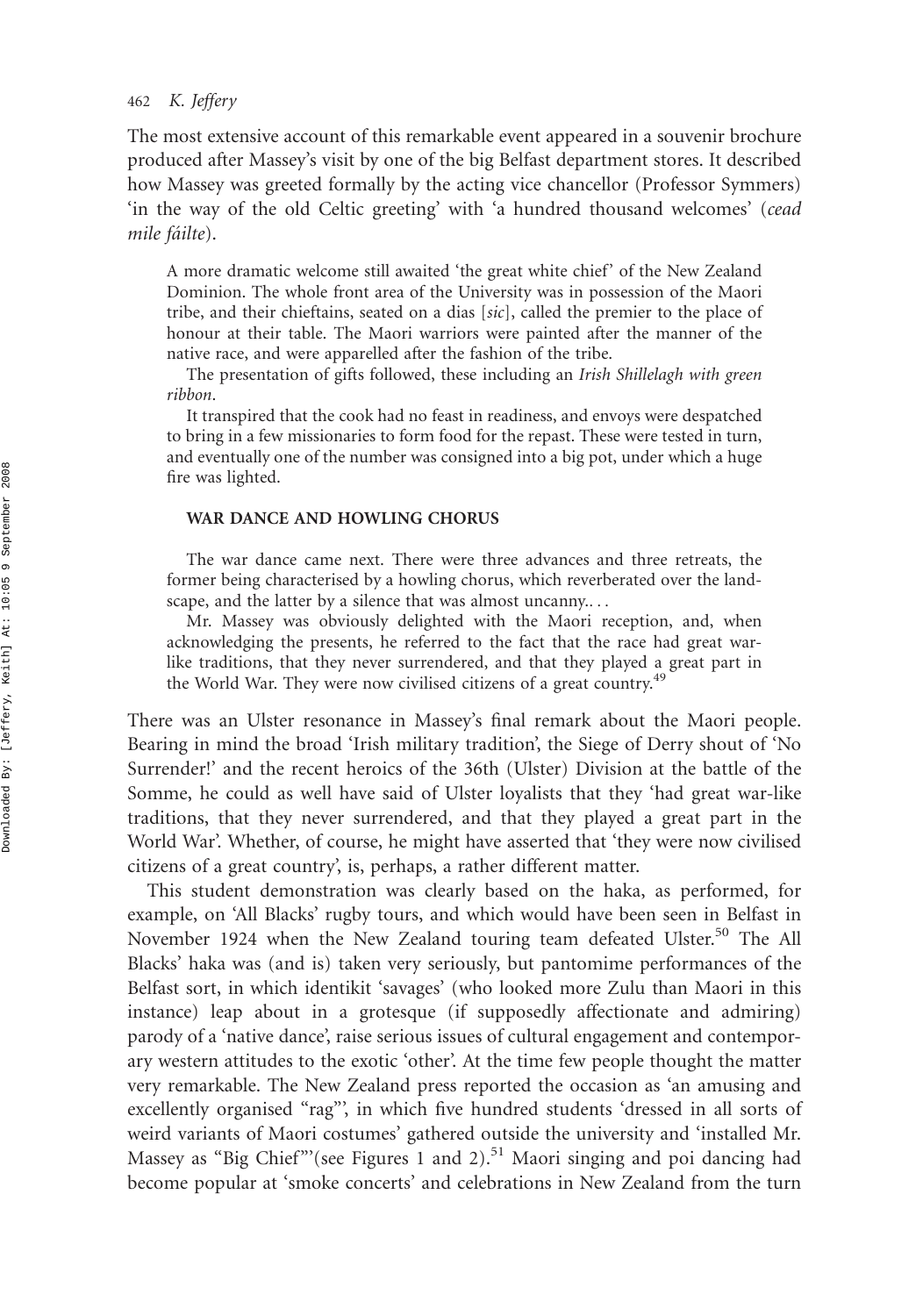

After Mr. Massey had the Degree of LL.D, conferred on him. and was passing out of the University Buildings, he was received by 500 Students dressed as Maoris. Photograph shows the Chief asking Mr. Massey to ascend the thro

Figure 1 From Bank Buildings (Belfast) Ltd. Souvenir Brochure 'Premier Massey's Ulster Visit'.

of the century,52 and Pakeha New Zealand students frequently indulged in mock war dances. In the late 1920s members of the Hongi Cub at Auckland University favoured mock hakas as a way of disrupting Student Christian Movement sing-alongs.<sup>53</sup> But Maori tolerance for the racism inherent in white parodies of the haka declined, demonstrated most dramatically when in May 1979 members of the radical Maori 'Waitangi Action Committee' violently broke up the mock haka which engineering



Mr. Massey entered into the spirit of the Students' "rag" and is seen on throne between the "King" and "Queen" of Maoris.

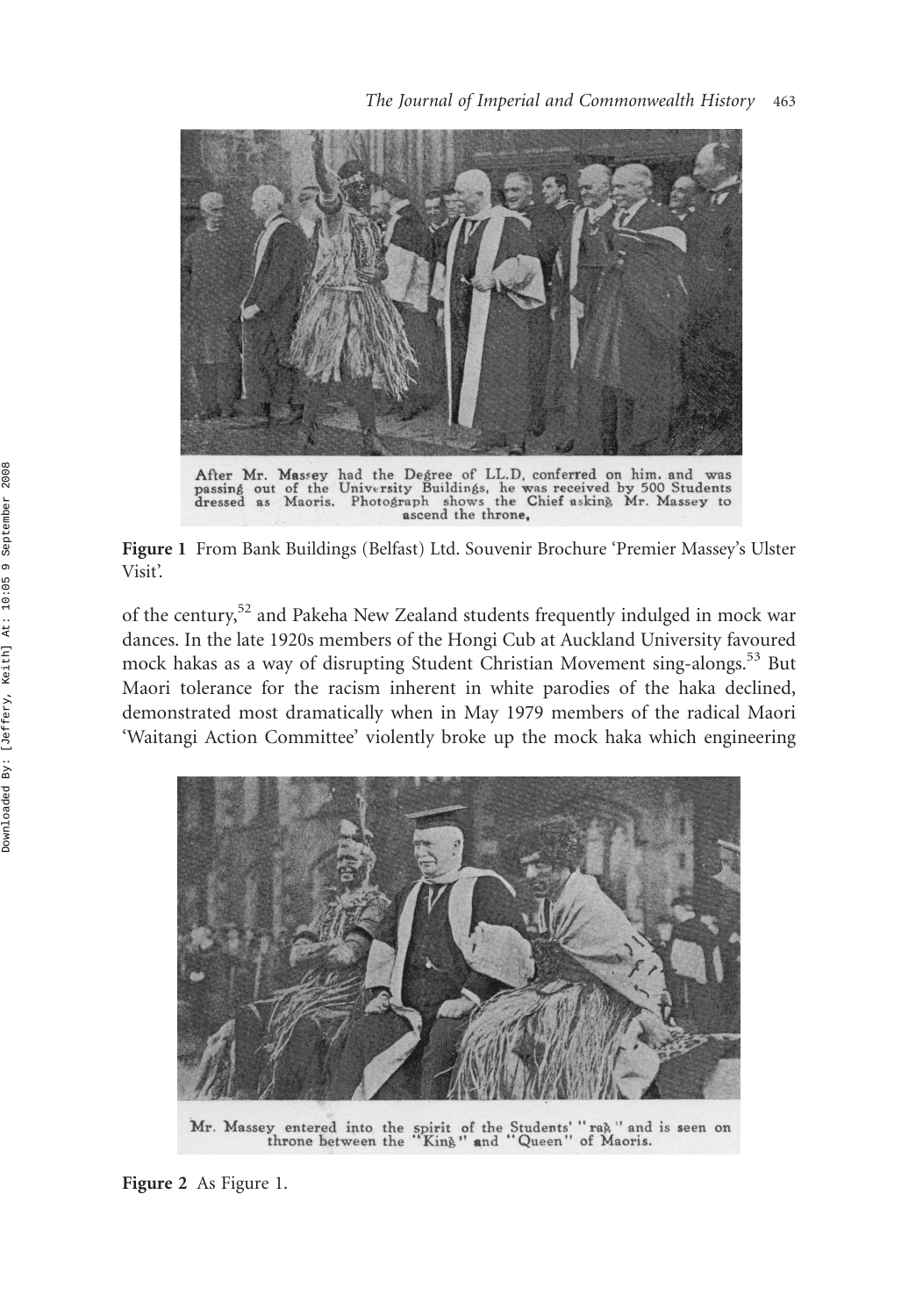students at Auckland University had performed for over twenty years as part of their annual 'capping day' festivities. $54$  In the 1920s and 1930s, however, the public discourse remained dominated by essentially British assumptions of Caucasian cultural superiority.

While Massey was the only dominion prime minister to combine a visit to Northern Ireland with the 1923 conference, two premiers came after the 1926 meeting, Walter Stanley Monroe of Newfoundland and J. G. (Gordon) Coates of New Zealand. Unlike Massey in 1923, both men visited Dublin before travelling on to Belfast, thus to an extent validating the position of the Irish Free State as a fellow dominion. Both men also received honorary degrees at Trinity College in Dublin (where Monroe (a Protestant) had been born).<sup>55</sup> When he came to Belfast, Monroe affirmed how very loyal Newfoundland was. In sharp contrast to the separatist tendencies being displayed by some dominions (though not New Zealand), Monroe had told the imperial conference that 'Newfoundland had no desire to be consulted regarding Britain's foreign policy. They gave the British Government a blank cheque, whether they were Conservative, Liberal or Labour, and in the event of war Newfoundland would join in feeling sure they were doing so in a just cause.<sup>56</sup>

Coates arrived in Belfast on Saturday 11 December, the day after he had been awarded his honorary degree (when the Trinity College Public Orator introduced him as 'the worthy successor of those great men Robert [sic] Seddon and Joseph Ward',<sup>57</sup> Massey's greatness evidently not having registered in Dublin). The Weekly Northern Whig remarked that Coates, like Massey, 'comes of Ulster stock'.<sup>58</sup> In fact Coates's main family base in the 'Mother Country' was in England, but he had an uncle, William Coates, working in the Belfast linen business, whom he met while in the province.<sup>59</sup> Coates, however, had a more intriguing Ulster link (and one not picked up at all during his 1926 visit) through his maternal grandmother, Agnes Casement-Aickin, one of the prominent Casement family from County Antrim, and a relative of Sir Roger Casement, the Irish republican leader executed in 1916, though more recently also celebrated as an Irish gay icon.<sup>60</sup>

Coates was taken to Derry, where he toured the city walls and visited the Apprentice Boys' Memorial Hall, where he was 'shown a 16-foot effigy of the traitor Lundy in course of preparation for the 18th December anniversary'.<sup>61</sup> In Belfast at a public meeting sponsored by the Overseas League he, like Massey, celebrated the imperial link, reaffirmed New Zealand's fidelity to the empire, and spoke of the economic advantages to be had from imperial preference and increased inter-imperial trade. He touched briefly on Irish matters, remarking that while in Dublin staying with the governor-general (the veteran Irish nationalist Tim Healy) he 'had had the opportunity of hearing quite a lot about Ireland – quite a lot which one did not know at first-hand previously' about 'the aspirations, the objects, the intentions, and the desire of the people of being able to develop this country even more than it had been developed. He [Coates] sincerely believed that with goodwill and tolerance this country would progress more than it had ever done in the past.' In this reference to 'goodwill and tolerance', is there a hint that the New Zealander appreciated the strength of sectarian animosities in contemporary Ireland? Coates went on to speak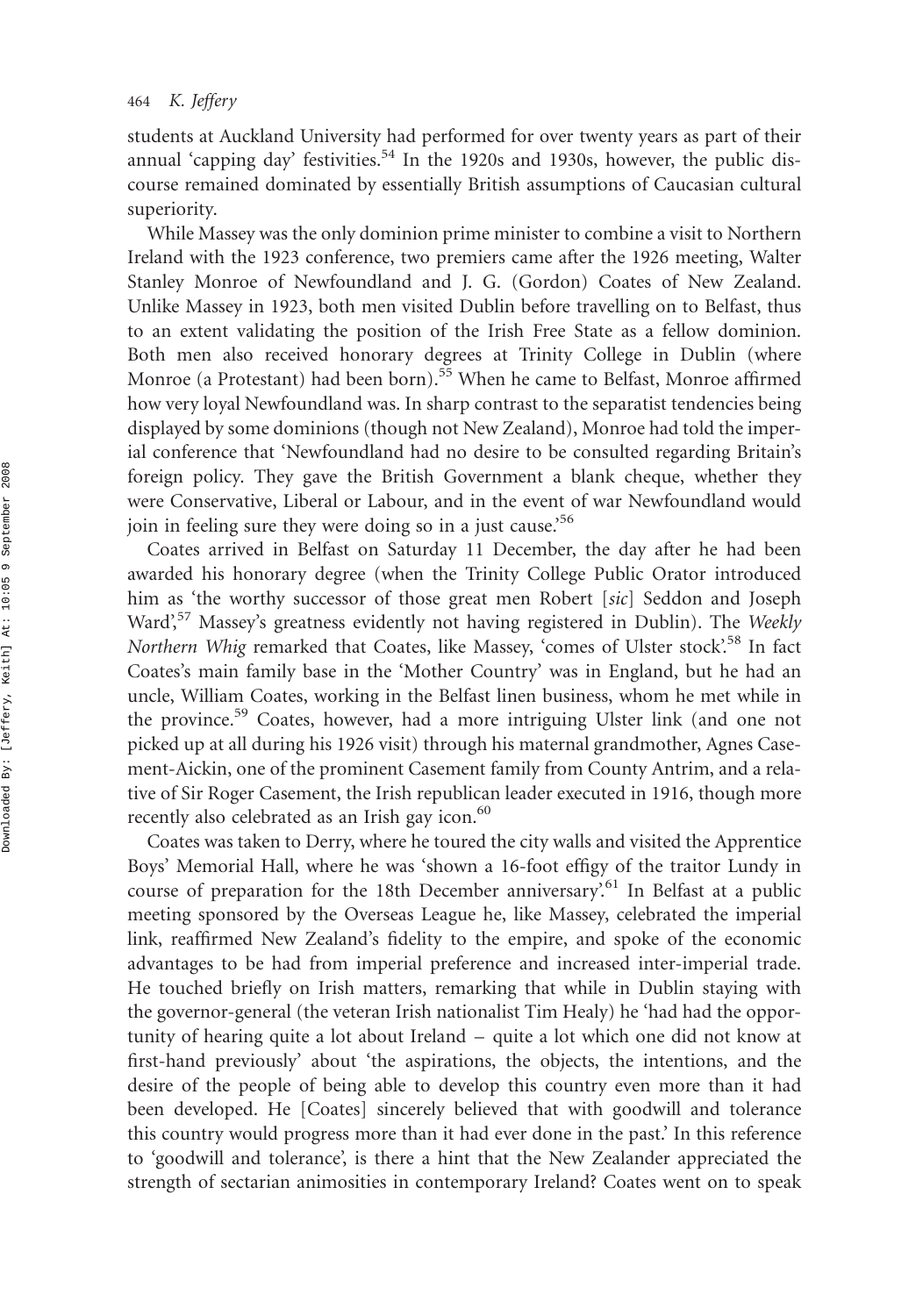of his own country, and assured his audience that 'though some 13,000 or 14,000 miles' separated them from the Mother Country,

New Zealanders still had close affection, sympathy, and loyalty for the people in this part of the world. (Applause.) He said that as a Britisher, but they had other Britishers in New Zealand who were of a darker colour – the Maories [sic], and even they claimed close relationship with the Mother Country, but they claimed it from another point of view altogether. They said that relationship had been brought about through the process of absorption, and quite recently one of his Ministers, in describing how that happened, explained to his audience that his great grandfather had eaten a Presbyterian minister. (Laughter.)<sup>62</sup>

Thus Coates expounded in Northern Ireland the prevailing New Zealand public ideology of Maori and Pakeha as one people living in harmony, an attitude which reflected James Craig's assertions of all-Ireland harmony in some of his 1929–30 speeches in New Zealand.

In a leading article, 'A Message from the Britain of the Pacific', the Weekly Northern Whig, while accepting some conventional contemporary stereotypes of Pakeha-Maori relations, commended Coates for his cheerful optimism, and congratulated New Zealand for its marvellous recent history of development and the highly creditable way it had coped with what it delicately called 'the problem of the original owners of the soil'. What in the early nineteenth century had been 'two practically unknown islands, inhabited by a scanty population of warlike cannibals', had become 'a highly organised Dominion of the Empire, in which upwards of a million people live under exceptionally happy conditions'. Extremes of wealth and poverty were unknown, and there was 'little room for either the leisured sybarite or the "work shy" loafer'. The Maoris, it was noted, although cannibals, 'were, nevertheless, a race with many noble qualities', who in the years following the arrival of British colonists 'never seem to have aroused the feelings of intense dislike and repulsion which long embittered the relations between the red men of North America and the "pale faces"'. Throughout New Zealand, maintained the Whig (perhaps with more certainty than was absolutely warranted), 'there is no such thing as the "colour prejudice" which has been responsible for so much wrong and misery both in North America and South Africa'.<sup>63</sup>

Not everyone was quite so pleased with Coates and his visit. The nationalist Irish News complained about 'the old and dishonourable practice of utilising eminent strangers as cogs in the elaborate machinery devised for bolstering up and maintaining in power the indefensible Ascendancy Clique who dominate the Six Counties'. Surely, it commented, the prime minister of New Zealand, 'if he is not more innocent of worldly guile than any contemporary ruler of a State', would by now have realised that he had not been invited to Northern Ireland for his own sake, but merely 'to act as an advertising agent for a discredited Government'. Neither Coates nor the Newfoundlander Monroe had been 'allowed to learn a solitary essential fact about the state of affairs in the Six Counties'. If, alleged the Irish News, Coates returned home 'convinced that the Six Counties are inhabited by a million and a quarter of happy, prosperous and contented people', in part it would have been because he had toured the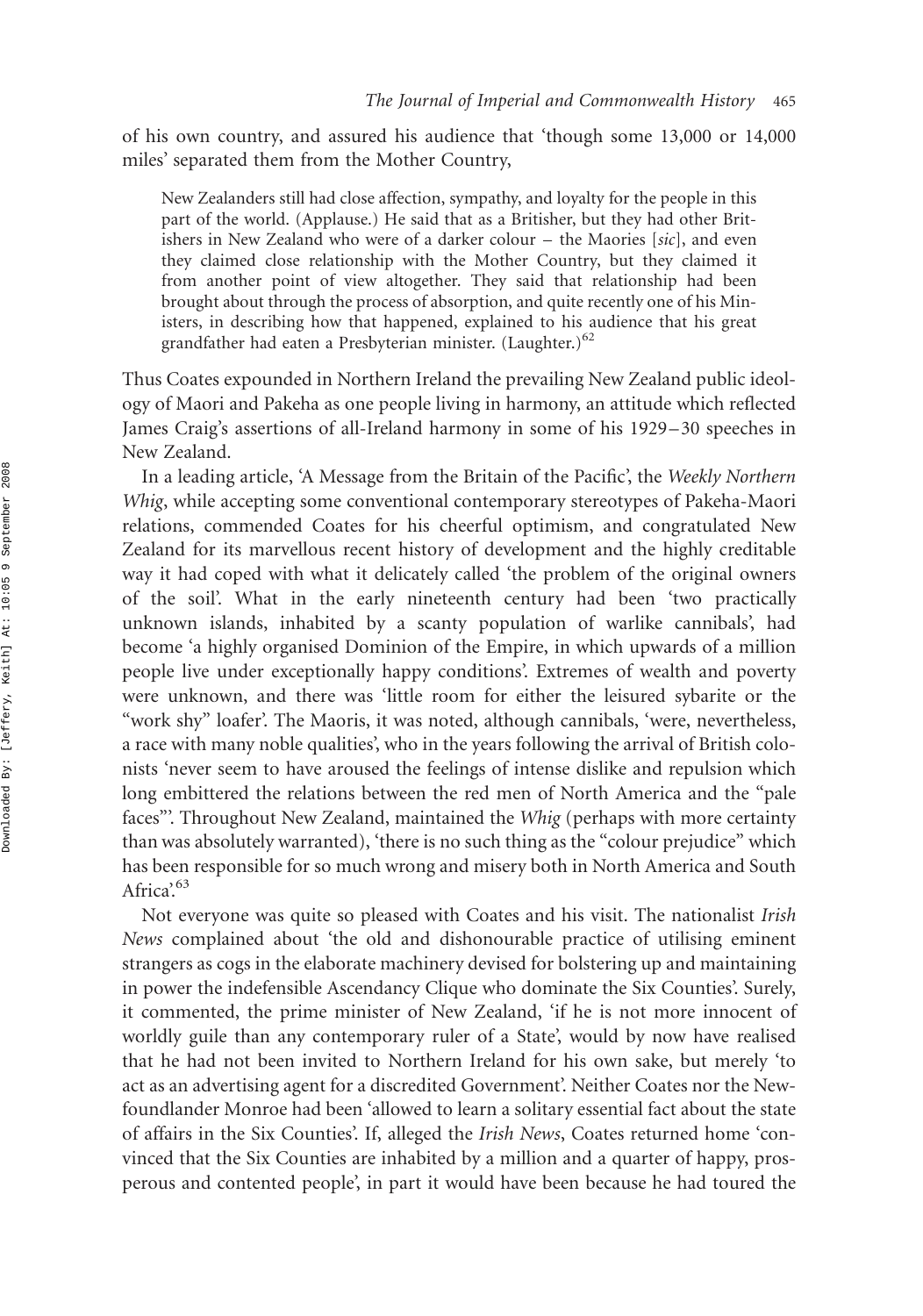province 'without discovering that the Chamber of Commerce, or Chamber of Trade, or whatever sub-committee of [the] U.U.C. [Ulster Unionist Council] may have entertained him, has carefully excluded every citizen of all the thousands opposed to the U.U.C.'s policy from the public functions in which he has participated'.<sup>64</sup>

There was some truth in this. During his visit to Derry, for example, Coates was accompanied by Sir James Craig, and at the city the party was met exclusively by Unionist civic leaders (representing through gerrymandered electoral divisions a city with a Catholic and Nationalist majority). Coates's tour, moreover, included purely Protestant historic sites. On the other hand, there is some doubt whether representatives of the minority community would, in any case, have accepted invitations to participate in meeting the New Zealander. For obvious and understandable reasons, Northern Nationalists tended to boycott official Northern Ireland government occasions, and it was only after the tripartite Boundary Agreement of December 1925, which secured partition and the existence of Northern Ireland for the foreseeable future, that Nationalist MPs began to take an active part in the Northern Ireland parliament.

The 1930 imperial conference brought four dominion prime ministers to Ireland, though only three came north. The South African, Hertzog, visited Dublin but not Belfast. The first to come north was Richard Bennett of Canada who came for a busy day of engagements before departing for Scotland. That the political climate in Northern Ireland had somewhat changed was demonstrated by Craigavon at lunch reading a letter from Joseph Devlin, the veteran Nationalist MP, apologising for being unable to attend.<sup>65</sup> The next premier to come was James (J. H.) Scullin, the first Catholic to have become prime minister of Australia. In Dublin he not only met the Irish premier, William Cosgrave, but also the republican leader, Eamon de Valera.<sup>66</sup> He received an honorary degree, not from Trinity College with its Ascendancy connotations, but from the National University of Ireland.<sup>67</sup> Being a strong Irish nationalist with Ulster forebears, moreover, he provides a sharp contrast with William Massey. Scullin's parents were both from the North, his father coming from Bellaghy, County Londonderry.68

Like Bennett, Scullin was given a civic reception in the city hall, followed by a government luncheon. At the former, Scullin spoke in general terms about the unity of Ireland. He said that he and his wife (whose family were from County Cork) in their marriage united North and South. While he did not want to trespass in the 'politics of any part of this country' (which was a rather different line from the one he adopted at home in Australia), he hoped 'that in spirit and in friendship Ireland will be united, because within this Commonwealth of Nations we want unity'. At the lunch, Scullin was welcomed not only by Craigavon, but also by Joe Devlin, a first for any Northern Ireland Nationalist MP. Devlin thanked Craigavon 'for his kindness in asking him to come there with his colleagues representing a different section of opinion to his'. The leader writer of the Irish News added that 'without lessening our appreciation' of Craigavon's 'act of courtesy', 'we, and those for whom we speak, would be happier still if the hand of fellowship could be stretched forth on more important occasions'.69 In all, Scullin's visit permitted an unusual (for the still new state of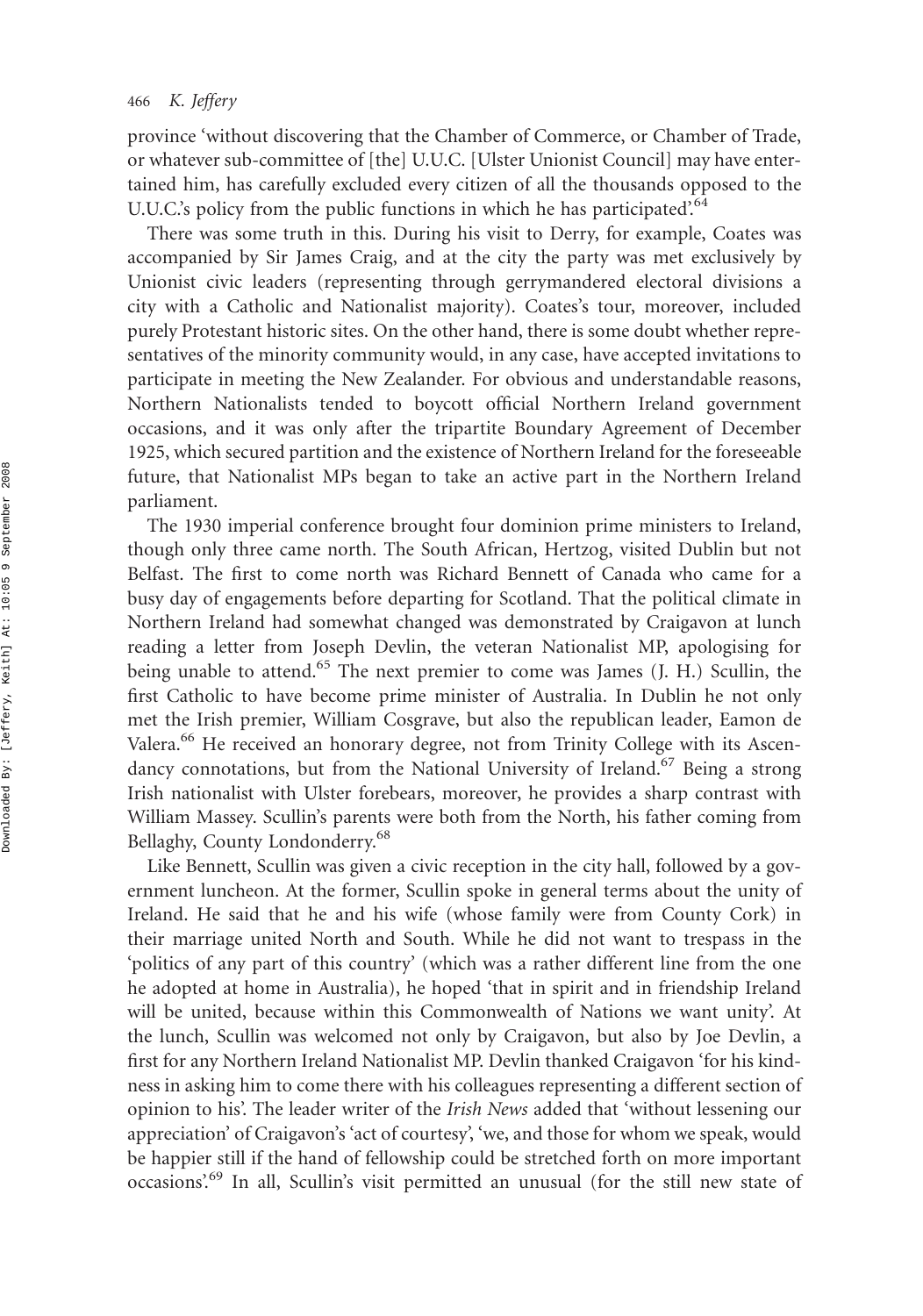Northern Ireland) combination of public ceremonial and Catholic celebration (Scullin's visit included a meeting with the Catholic primate, Cardinal MacRory), in welcoming a visitor whom the Unionist government was ostensibly pleased to have in the province.

The New Zealander George W. Forbes was the last dominion premier to visit Northern Ireland in 1930, and after the minority excitements of the Scullin visit, it was something of a return to the status quo ante. The reception committee comprised Craigavon, four cabinet ministers and the lord mayor of Belfast, all Unionists. At the city hall, the lord mayor said that 'to refer to politics is outside the scope of this formal but very sincere welcome', and promptly made an explicitly political remark. 'I am only stating the truth', he said, 'when I mention that the attitude which New Zealand has always displayed in Imperial matters has found a warm echo in the heart of the loyal people of this city.' Forbes responded in terms which can only have pleased the Unionists: 'He felt that in coming to Belfast he was coming to a city that had a sentiment which was very strong in New Zealand – the sentiment of affection for the Old Country and loyalty to the Crown. (Hear, hear.)...The British Empire', he continued (and in contrast to Scullin's usage), 'is a term that we like very much better than the Commonwealth of Nations.'70 During his visit, the commercial possibilities of trade between Northern Ireland and New Zealand, given point by the prevailing economic recession, were addressed in a couple of engagements. Forbes toured the Belfast Ropeworks – the largest in the world – for which New Zealand might be able to supply raw material, and he also went to the Linen Research Centre (where the economic possibilities of flax were investigated).

Like Massey, Forbes was given an honorary degree by Queen's University, and, like his predecessor, he was treated to a 'Maori' demonstration. 'The students', wrote Lady Craigavon in her diary, 'staged a Maori Rag which was quite amusing, but not as good as the one they originally did for Mr Massey.<sup>71</sup> It was on a smaller scale than in 1923, the Belfast Telegraph reporting that 'upwards of a hundred students in weird costumes, with awesome headgear and grim warpaint, made the welkin ring with their whoops, howls, and yells'. Under the headline 'A Maori Welcome. "Wild Tribesmen" Greet Mr. Forbes at Queen's', the Weekly Northern Whig provided a more detailed description of the events. This time there was no missionary, but Forbes was presented with 'a magnificent bouquet of cauliflower' and also a wife: 'The bride, a strapping wench of some six feet odd, was brought forward and handed over with all the mysterious rites associated with such an occasion. With the coy damsel it was a case of love at first sight, for she threw her arms around her new husband in empassioned [sic] embrace.' In order to facilitate 'feasting and merriment', Forbes was then presented with a plate of herrings and potatoes, along with a bottle of Guinness (the Irish News said it was Bass – an English beer).

It was evident [continued the Whig] that Mr. Forbes had enjoyed the 'rag' immensely, and when he was given an opportunity of replying he assured the tribesmen that the Belfast Tribe was the best in the world. How they had reached such a high degree of perfection was a mystery, but he ventured to suggest that some of the cries would have made a normal Maori turn pale.<sup>72</sup>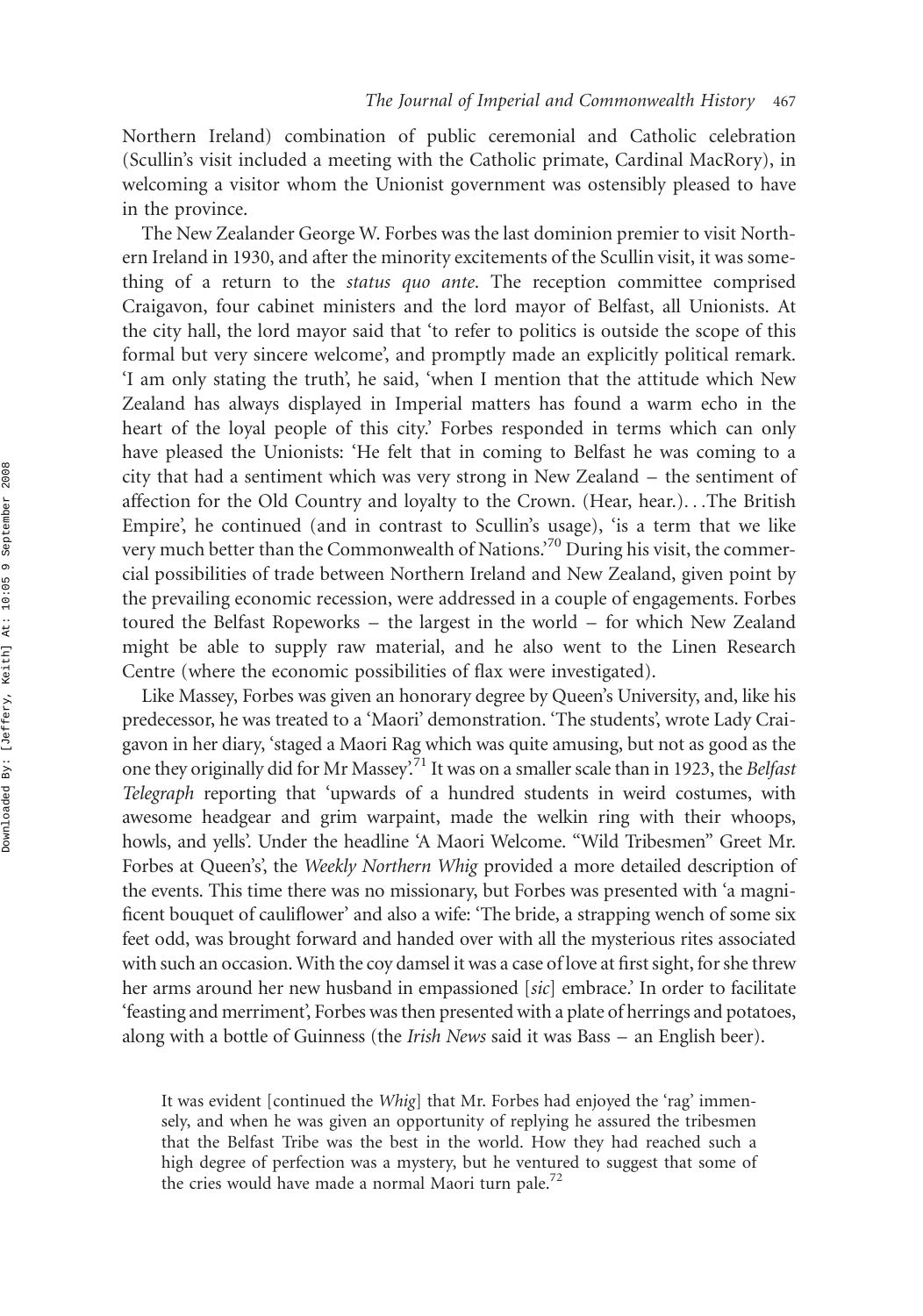Forbes, like Massey, was also presented with a 'shillelagh', so the cultural cocktail was complete, the exotic and the familiar combined in an event which celebrated exuberant high spirits and martial enthusiasm, apparently characteristic of both Ulster and New Zealand.

The emergence between the wars of a regular series of imperial conferences, though intended to exploit the centripetal common bonds of empire, in fact served to stimulate centrifugal forces as well. Although the meetings provided ample photographic and rhetorical opportunities for public manifestations of imperial unity, they also gave 'status-seeking'73 dominion leaders a chance to promote their individual territories' interests, as well as establishing the limits of imperial power and codifying dominion autonomy. Naturally this varied from dominion to dominion, with South Africa and Canada, for example, being more independent-minded than Newfoundland or New Zealand.<sup>74</sup> But inevitably, paradoxically even, proximity to fellow dominion leaders could serve to emphasise mutual 'distance' in social, economic and political terms, as much as any closeness there may have been within the imperial or commonwealth 'family', a situation illustrated in the sometimes acerbic debates during the 1930 imperial conference.<sup>75</sup>

As demonstrated by the Northern Ireland example, the tours (with their associated rituals) which dominion premiers took of Britain and Ireland on the occasion of interwar imperial conferences are themselves also very revealing of inter-war imperial relationships (and mutual perceptions), between the 'Mother Country' (or countries) and what might be called the sibling states which comprised the emerging 'British commonwealth of nations'. Lip service was consistently paid to the strength of imperial loyalty (and there is no reason to suppose that this did not genuinely reflect the sentiments of most Ulster unionists or Kiwi imperialists), but the visits of successive New Zealand premiers to Northern Ireland also sought to promote the alleged practical benefits which both communities hoped would accrue from the imperial link. Possible trading opportunities – especially based round the potentialities of empire flaxgrowing to supply raw material for the linen industry – were a constant theme in public speeches, and the itineraries arranged for visiting politicians.<sup>76</sup> Nevertheless, reflecting changing economic circumstances, G. W. Forbes in 1930 did not repeat W. F. Massey's expansive, and perhaps visionary, 1923 call for 250,000 migrants, even in the high cause (as Massey had asserted) of keeping the race 'pure'.<sup>77</sup>

There were also clear promotional aspects to these tours. A common factor in Craigavon's visit to New Zealand and J. G. Coates's 1926 visit to Northern Ireland was the presentation of an idealised vision of their home countries, which certainly in Craigavon's case was intensified by his distance from home and his proximity to non-Protestant Irish migrants in New Zealand. For Craigavon the liberation of 'distance' gave him the freedom to celebrate Irishness to an extent almost inconceivable back in Northern Ireland. Massey and Forbes, in turn, could cheerfully (or apparently so) submit to the folderol of mock Maori greetings more readily than was perhaps becoming possible at home.

The centrifugal tendencies displayed in inter-imperial relations during these years have to be understood in the context of the extraordinary and, for some, apparently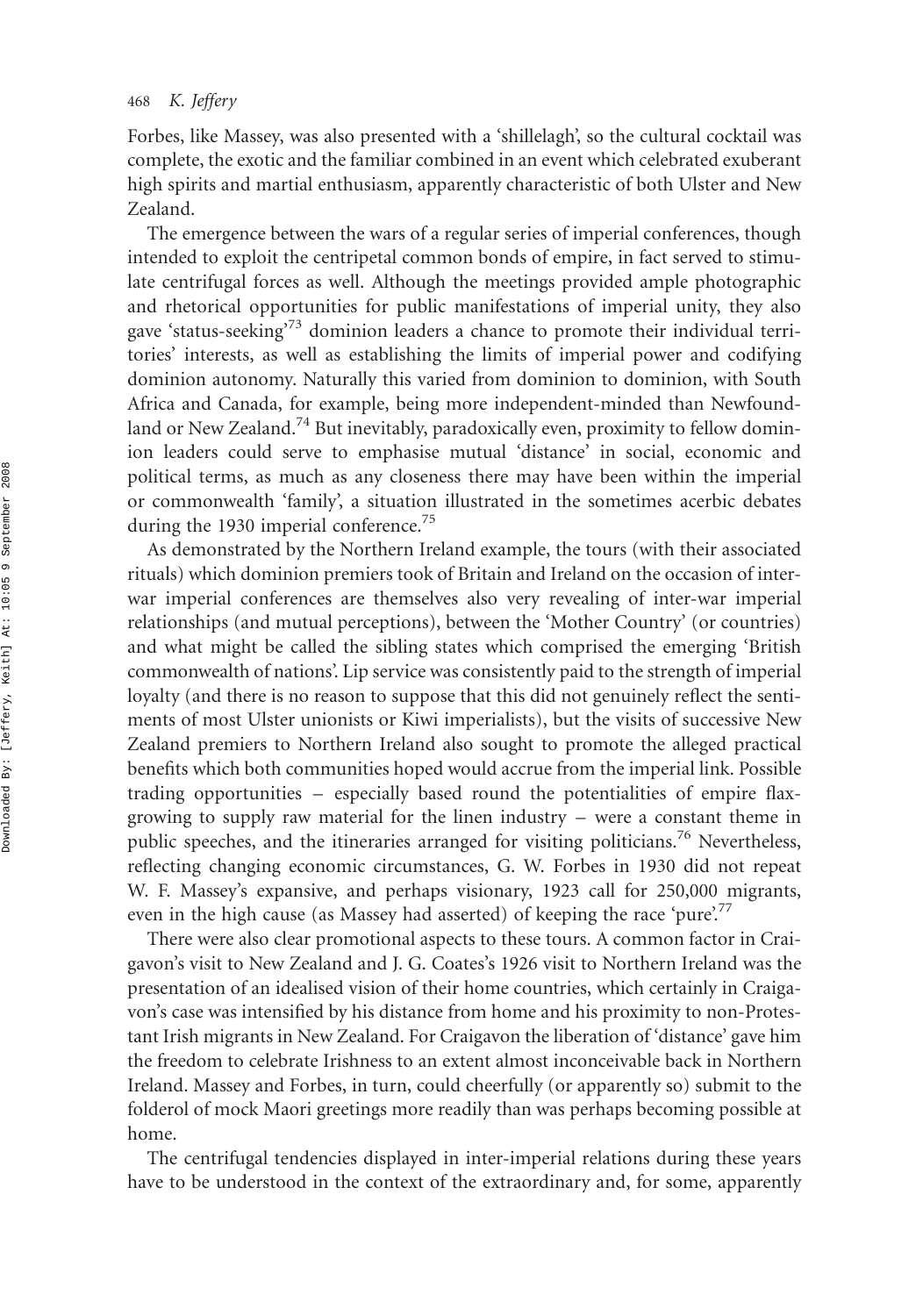whole-hearted imperial war effort of  $1914-18<sup>78</sup>$  Indeed, in some ways the quest for autonomy was enabled by the experience of the Great War. Among the rituals associated with the 1923, 1926 and 1930 imperial conferences in London was the marking of that great collective sacrifice by the formal participation of dominion premiers in Armistice Day ceremonies in Westminster Abbey and the laying of wreaths at the cenotaph in Whitehall.79 And the shadow of the Great War fell across the visits of New Zealand premiers to Northern Ireland. It is not clear precisely where the 'Maori' demonstration for Forbes took place at Queen's University. By the time of his visit in December 1930 a large and imposing war memorial (with an angel tending a dying soldier) had been erected directly in front of the main university buildings, exactly where the students had danced for Massey and the 'missionary' had been 'cooked'. The proximity of that memorial might well have constrained the precocious posturings of the undergraduates in 1930. And yet their 'war dance' and the gift of the shillelagh (a weapon) provided a facetious echo of the martial virtues celebrated and commemorated in that monument. Three New Zealand premiers attending imperial conferences in London took the opportunity to visit Northern Ireland between the wars. Forbes and Coates also visited war graves along the Western Front, which brings us back to where we began. There the national differences, such as they were, and the distances travelled – geographical, political, psychological (or whatever) – became irrelevant in the common experience of the war and what might be called the 'perpetual proximity' of those Ulstermen and New Zealanders commemorated in the imperial – and commonwealth – cemeteries and monuments to the missing.

# Acknowledgement

The first version of this essay was delivered on 29 July 2004 as the third annual Stout Lecture at the Victoria University of Wellington, New Zealand, during the 'Hidden Irish: Ulster/New Zealand Migration and Cultural Transfers' conference. Versions were subsequently read at Oxford University (26 November 2004) and at the Research Institute for Irish and Scottish Studies, University of Aberdeen (8 November 2005). I am very grateful to Judith Brown, Enda Delany, Brian Graham, Ewan Morris, Vincent O'Sullivan, Brad Patterson, Jock Phillips, Rory Sweetman and other friends and colleagues for their comments and discussion on its subject matter on those, and other, occasions.

# Notes

- [1] Jeffery, Ireland and the Great War, 138–41; McGibbon, New Zealand Battlefields, 6–7, 26–32.
- [2] Taylor, 'Introduction', 120; see also Phillips, 'Histories'.
- [3] W. F. Massey to James Allen (defence minister and acting prime minister), 2 Jan. 1917, quoted in Bennett, '"Massey's Sunday School Picnic Party"', 23.
- [4] Ibid., 35, 42. Godley entitled his autobiography, Life of an Irish Soldier.
- [5] Gibbs, Realities of War, 470.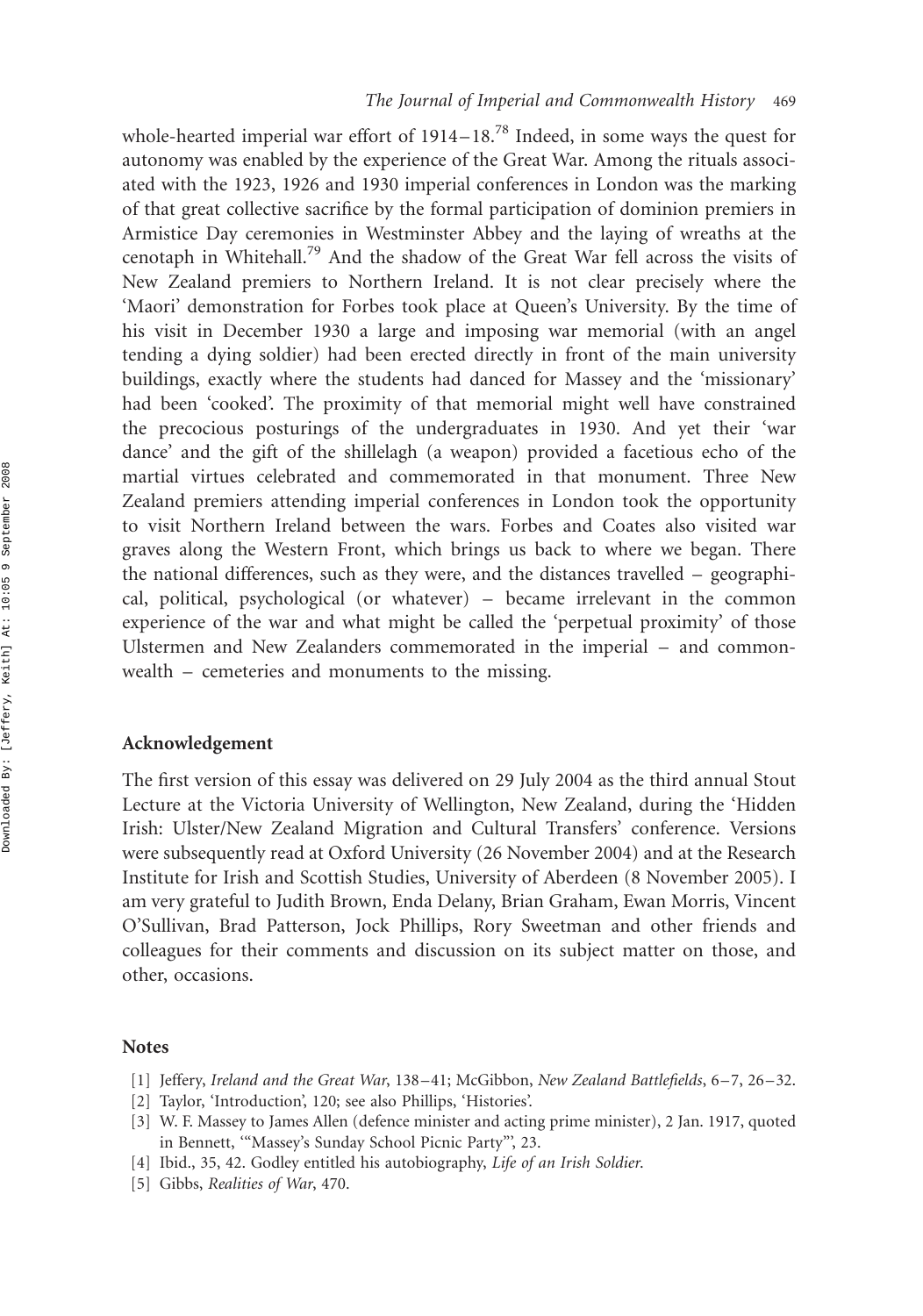- 470 K. Jeffery
- [6] Macleod, 'British Heroic-Romantic Myth', 83.
- [7] Wylly, Neill's 'Blue Caps', 42.
- [8] Belfast Telegraph, 11 Nov. 1922, emphasis added.
- [9] Ervine, Craigavon, 519.
- [10] For the 1901 tour, see Bassett, 'A Thousand Miles of Loyalty'.
- [11] Amery, My Political Life, II, 402–73.
- [12] *The Times*, 19 Nov. 1929.
- [13] Taranaki Herald, 7 Dec. 1929, clipping in diary of Lady Craigavon (henceforward Craigavon diary), Public Record Office of Northern Ireland, (PRONI) D.1415/C/3.
- [14] Ibid., 9 Dec. 1929, emphasis added; Craigavon to Charles H. Blackmore, 7 Dec. 1929, PRONI, PM 9/24.
- [15] Lady Craigavon diary, 8 Dec. 1929, PRONI, D.1415/C/4.
- [16] 'I have just come in from a long day's trout fishing—Bag 23 between the two of us, averaging 2  $1/2$  lbs., other days 3, 11 & 12 & one of mine was a 6 1/4 lbs.' Craigavon to Blackmore, 17 Dec. 1929, PRONI, PM 9/24.
- [17] Craigavon diary, 3 Jan. 1930, PRONI, D.1415/C/4.
- [18] *The Times*, 4 Jan. 1930.
- [19] Craigavon diary, 3 Jan. 1930, PRONI, D.1415/C/4.
- [20] Londonderry Sentinel, 4 Jan. 1930 (I am grateful to Brian Mitchell for this reference).
- [21] This was not strictly true. The road leading up to the south entrance to the Stormont estate (where the parliament buildings were erected) was called 'Killeen Road', before being renamed 'Massey Avenue' in 1925.
- [22] Wellington Evening Post, 4 Jan. 1930, clipping in Craigavon diary, PRONI, D.1415/C/4.
- [23] Grey River Argus, 9 Jan. 1930, clipping in Craigavon diary, PRONI, D.1415/C/4.
- [24] Ibid.
- [25] Sydney Morning Herald, 11 Nov. 1929.
- [26] Barton, 'Northern Ireland, 1925–39', 199.
- [27] Otago Daily Times, 13 Jan. 1920, clipping in Craigavon diary, PRONI, D.1415/C/4.
- [28] Craigavon diary, 11 Jan. 1930, PRONI, D. 1415/C/5.
- [29] See Brosnahan, "Battle of the Borough".
- [30] Timaru Herald, 29 Jan. 1930, clipping in Craigavon diary, PRONI, D.1415/C/6.
- [31] Wairarapa Age, 21 Jan. 1930, clipping in Craigavon diary, PRONI, D.1415/C/6.
- [32] Dominion, 5 Feb. 1930, clipping in Craigavon diary, PRONI, D.1415/C/6.
- [33] Evening Post, 5 Feb. 1930, clipping in Craigavon diary, PRONI, D.1415/C/6.
- [34] *Irish News*, 3 Jan. 1930.
- [35] Brosnahan, 'Parties or Politics', 74-75.
- [36] Irish News, 3 Jan.1930.
- [37] Ibid., 4 Feb. 1930.
- [38] Ibid., 3 Feb. 1930.
- [39] C. A. Blackmore to Cecil Litchfield (a senior official in the Ministry of Commerce), 14 Nov. 1923, PRONI, PM10/3.
- [40] Irish Times, 30 Nov. 1923. The Irish politician Kevin O'Higgins had a different view of the similarities of the two territories. 'New Zealand', he wrote to his wife from the 1926 Imperial Conference, 'must be rather like Northern Ireland – it produces the same type of Jingo reactionary.' White, Kevin O'Higgins, 222.
- [41] Quoted in 'Premier Massey's Ulster Visit' brochure, produced by the Bank Buildings, Ltd, PRONI, PM 6/13.
- [42] Irish Times, 30 Nov. 1923.
- [43] Londonderry Sentinel, 4 Dec. 1923.
- [44] *Irish Times*, 3 Dec. 1923.
- [45] Weekly Northern Whig, 8 Dec. 1923.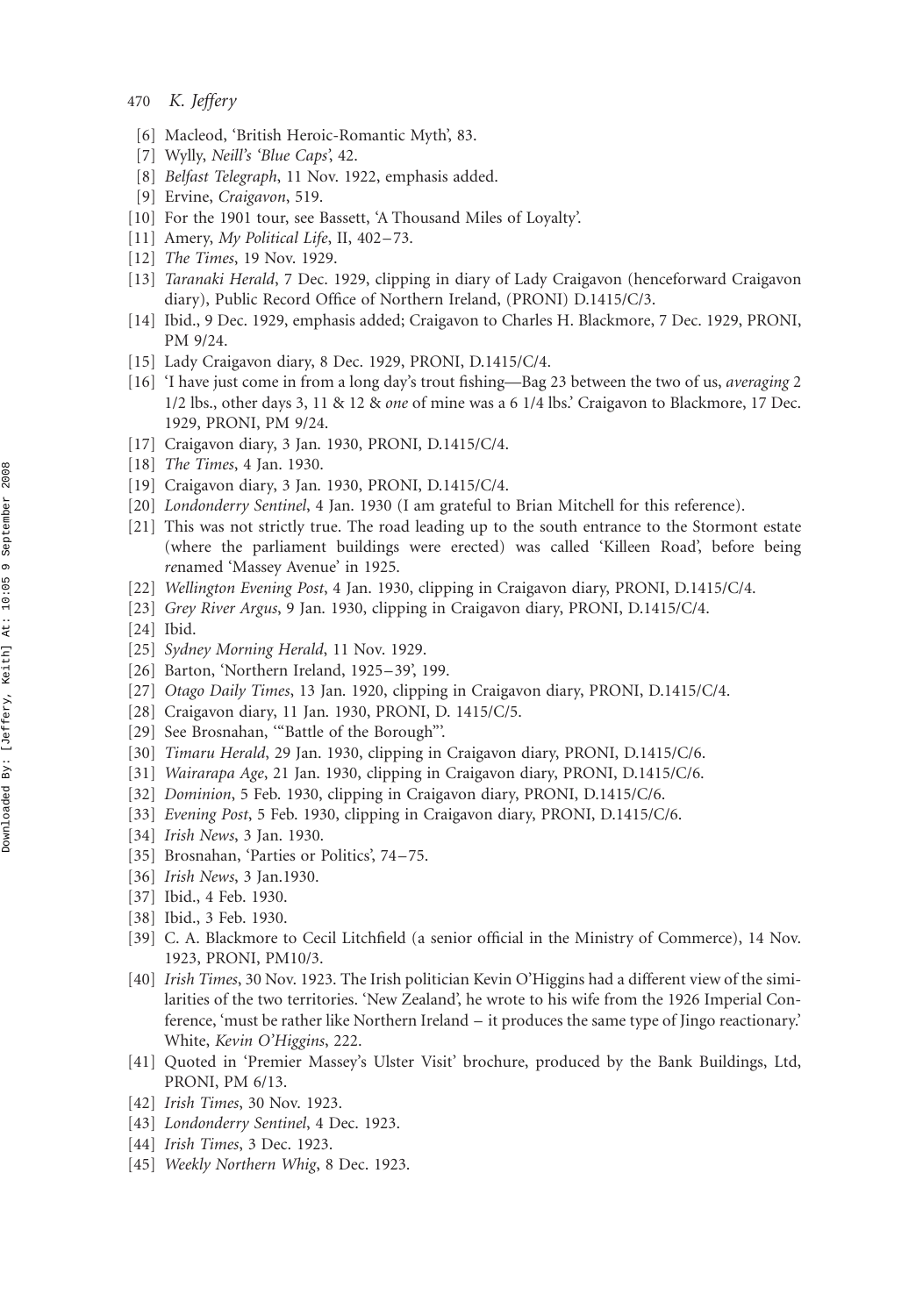- [46] Irish Times, 3 Dec. 1923.
- [47] Irish News, 4 Dec. 1923, emphasis in original.
- [48] 'Introduction by Viscount Craigavon' (for a planned biography of Massey by E. A. James), 10 Mar. 1930, PRONI, PM 6/13.
- [49] 'Premier Massey's Ulster Visit', PRONI, PM 6/13, emphasis in original. The estimated 500 students involved constituted about half of the entire student body of 1,077 in 1923–24. A British Pathe´ newsreel of the occasion ('Great Maori Demonstration') can be found at http://www. britishpathe.com (Film ID: 324.16) (accessed 30 March 2008).
- [50] The score was 28-6. The Times, 6 Nov. 1926. On 2 Dec. 1935 Ulster held the All Blacks to a draw (one try apiece), The Times, 2 Dec. 1935.
- [51] Similar reports, all evidently drawn from the same Press Association communiqué, appeared in the New Zealand Herald, Dominion and Press, 4 Dec. 1923.
- [52] Phillips, 'Musings in Maoriland', 531.
- [53] O'Sullivan, Long Journey, 45.
- [54] Walker, Ka Whawhai Tonu Matou, 220–24.
- [55] Weekly Northern Whig, 11 Dec. 1926.
- [56] Belfast Telegraph, 4 Dec. 1926.
- [57] Ibid., 11 Dec. 1926.
- [58] Weekly Northern Whig, 18 Dec. 1926.
- [59] See 'Schedule for visit of Mr. J. G. Coates', PRONI, PM 6/7.
- [60] For Coates' family background, see Bassett, Coates, 10–14; for Casement, see Dudgeon, Roger Casement.
- [61] Belfast Telegraph, 13 Dec. 1926.
- [62] Weekly Northern Whig, 18 Dec. 1926. Another route to integration is suggested by the rumours that Coates had fathered children by Maori women (Basset, Coates, 26).
- [63] Weekly Northern Whig, 18 Dec. 1926.
- [64] Irish News, 13 Dec. 1926
- [65] Ibid., 19 Nov. 1930.
- [66] Robertson, J. H. Scullin, 286–87.
- [67] *The Times*, 24 Nov. 1930.
- [68] Irish News, 13, 29 Nov. 1930.
- [69] Ibid., 28 Nov. 1930.
- [70] Weekly Northern Whig, 6 Dec. 1930.
- [71] Typescript extract from Lady Craigavon's diary, 2 Dec. 1930, PRONI, D.1415/B/38, fol. 683.
- [72] Belfast Telegraph and Irish News, 3 Dec. 1930; Weekly Northern Whig, 6 Dec. 1930.
- [73] Nicholas Mansergh's phrase; see his discussion of interwar dominion relations in Mansergh, Commonwealth Experience, ch. 8.
- [74] For the role of the Irish Free State in the progressive definition of dominion autonomy, see Harkness, Restless Dominion, and the sharp critique of his thesis in Martin, 'The Irish Free State'.
- [75] This was especially so on economic issues. See Holland, Britain and the Commonwealth Alliance, ch. 7.
- [76] For the Northern Ireland side of these expectations, see Ollerenshaw, 'Businessmen in Northern Ireland'.
- [77] At the 1917 Imperial War Cabinet Massey had been instrumental in securing a United Kingdom commitment to empire settlement schemes; see Drummond, Imperial Economic Policy, 25–26, and, for the subsequent history of empire settlement, chs 2–3.
- [78] Sir Charles Lucas asserted that it was 'not Great Britain alone, but the whole the heartwhole – British Empire' which declared war against Germany in 1914; see Lucas, The Empire at War, I, 293. For a more nuanced assessment, see Holland, 'The British Empire and the Great War'.
- [79] The Times, 12 Nov. 1923, 12 Nov. 1926, 12 Nov. 1930.